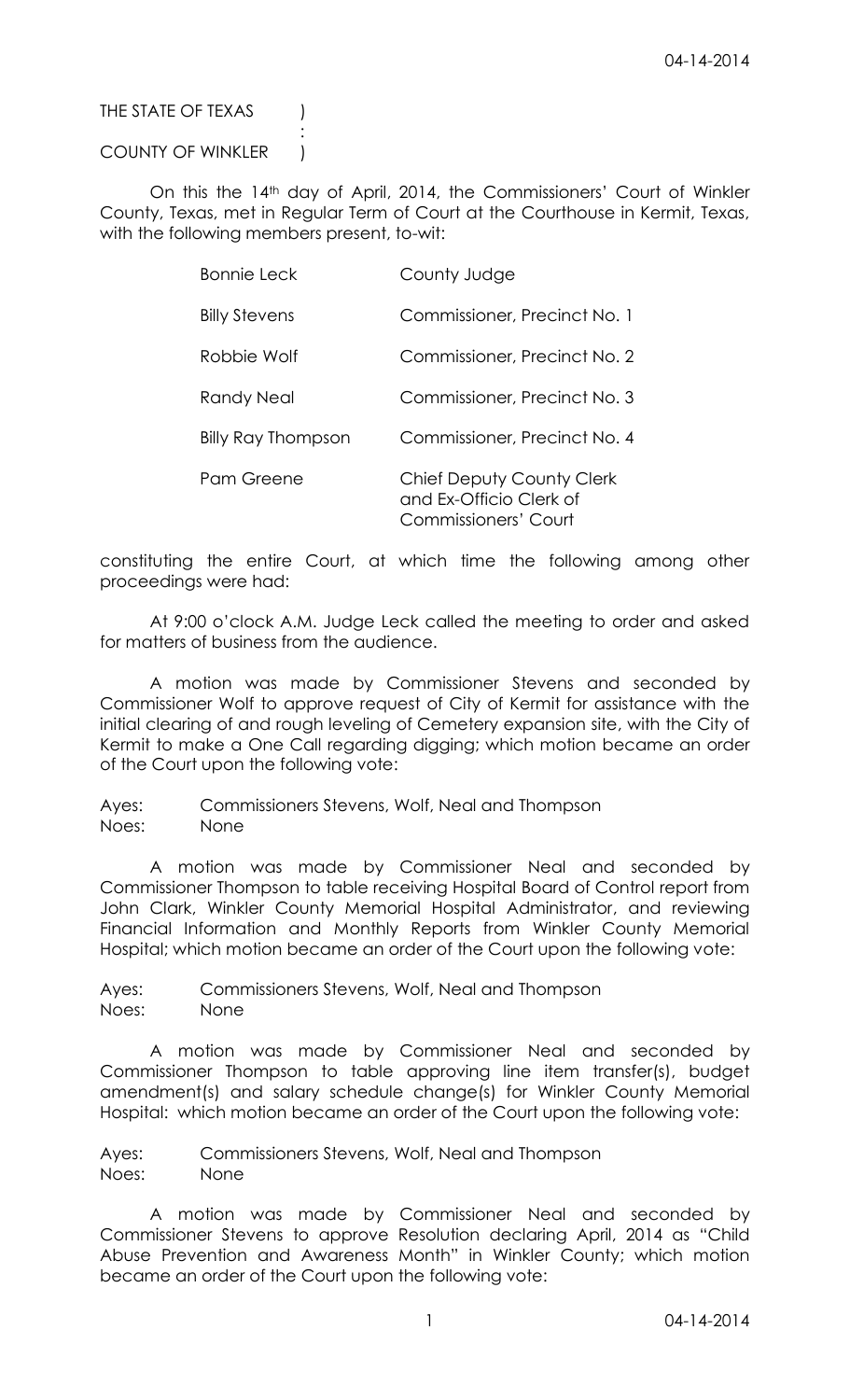Ayes: Commissioners Stevens, Wolf, Neal and Thompson Noes: None

## **PROCLAMATION**

## **2014 CHILD ABUSE PREVENTION** AND AWARENESS MONTH

WHEREAS, children are the embodiment of dreams and aspirations for the future and, as such, deserve to grow and develop in nurturing environments, free from fear and victimization; and

WHEREAS, child abuse is a tragic problem in our society, a problem that we must be relentless in eliminating through awareness and action. Even one abused child is too many. In 2012, an estimated 1,640 children died from abuse and neglect in the United States. Nearly 200,000 children in Texas are reported as abused or neglected every year. Never should we fail in our responsibility to work toward ensuring an excellent quality of life for our young people; and

WHEREAS, countless groups across the state come together to increase awareness of this issue and seeking to create a safe, happy and healthy life for all of Texas' children. Prevention and effective enforcement require that we also make a difference as individual citizens by immediately reporting to the appropriate authorities suspicions of child abuse and child neglect.

NOW, THEREFORE, WE, THE WINKLER COUNTY COMMISSIONERS' COURT do hereby proclaim April, 2014 as "CHILD ABUSE PREVENTION AND AWARENESS MONTH" for an education campaign to raise awareness of this and the many other important<br>issues accortiol to the manufacture intervals of this and the many other important issues essential to the prevention and increased alertness to the problem of child abuse. We encourage all citizens of Winkler County to remain forever mindful that our children are our future. Let us remain committed to giving them every opportunity to live free from victimization so that they may mature into successful adults.

THEREFORE, IN OFFICIAL RECOGNITION WHEREOF, we, the undersigned do hereby affix our signatures this  $14<sup>th</sup>$  day of April, 2014.

Bonnie Leck

Winkler County Judge

 $\overrightarrow{Bihy}$ . Ste Commissione cinct 1

Robbie Wolf

Commissioner, Precinct 2

<u>nvo</u> Billy Ray Thómpsoi Commissioner, Precinct 4

ATTEST.

Commissioner, Precinct 3

<u>Shethelia</u> Shethelia Reed Winkler County Clerk Meane, deputy

A motion was made by Commissioner Thompson and seconded by Commissioner Neal to approve Resolution declaring Friday, April 25, 2014 as Arbor Day in Winkler County; which motion became an order of the Court upon the following vote:

Ayes: Commissioners Stevens, Wolf, Neal and Thompson Noes: None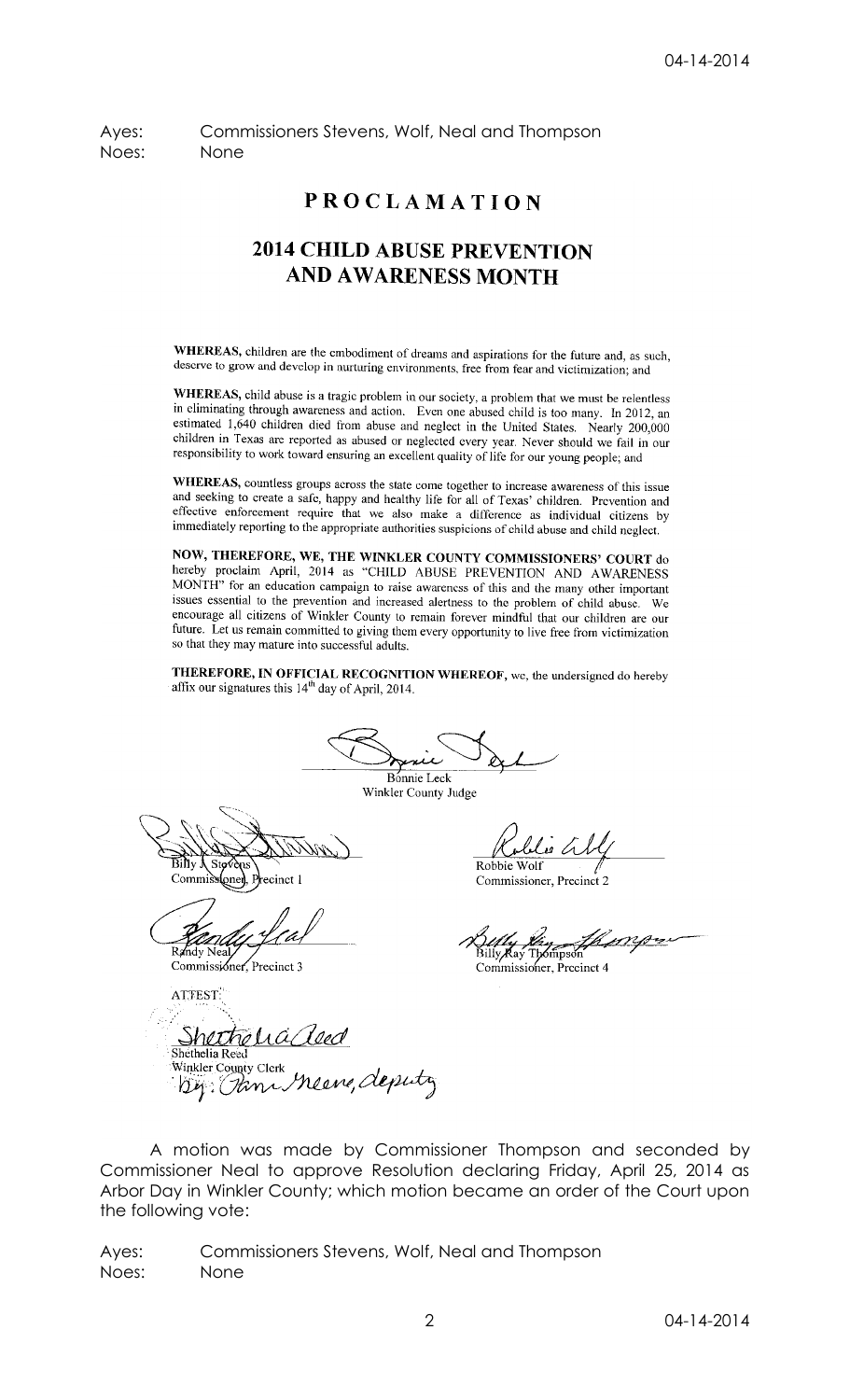

A motion was made by Commissioner Neal and seconded by Commissioner Stevens to approve request of Kermit Chamber of Commerce to use available areas of County Park in Kermit, including pavilion and excluding swimming pool, on Thursday and Friday, July 03-04, 2014 for Fourth of July celebration; which motion became an order of the Court upon the following vote: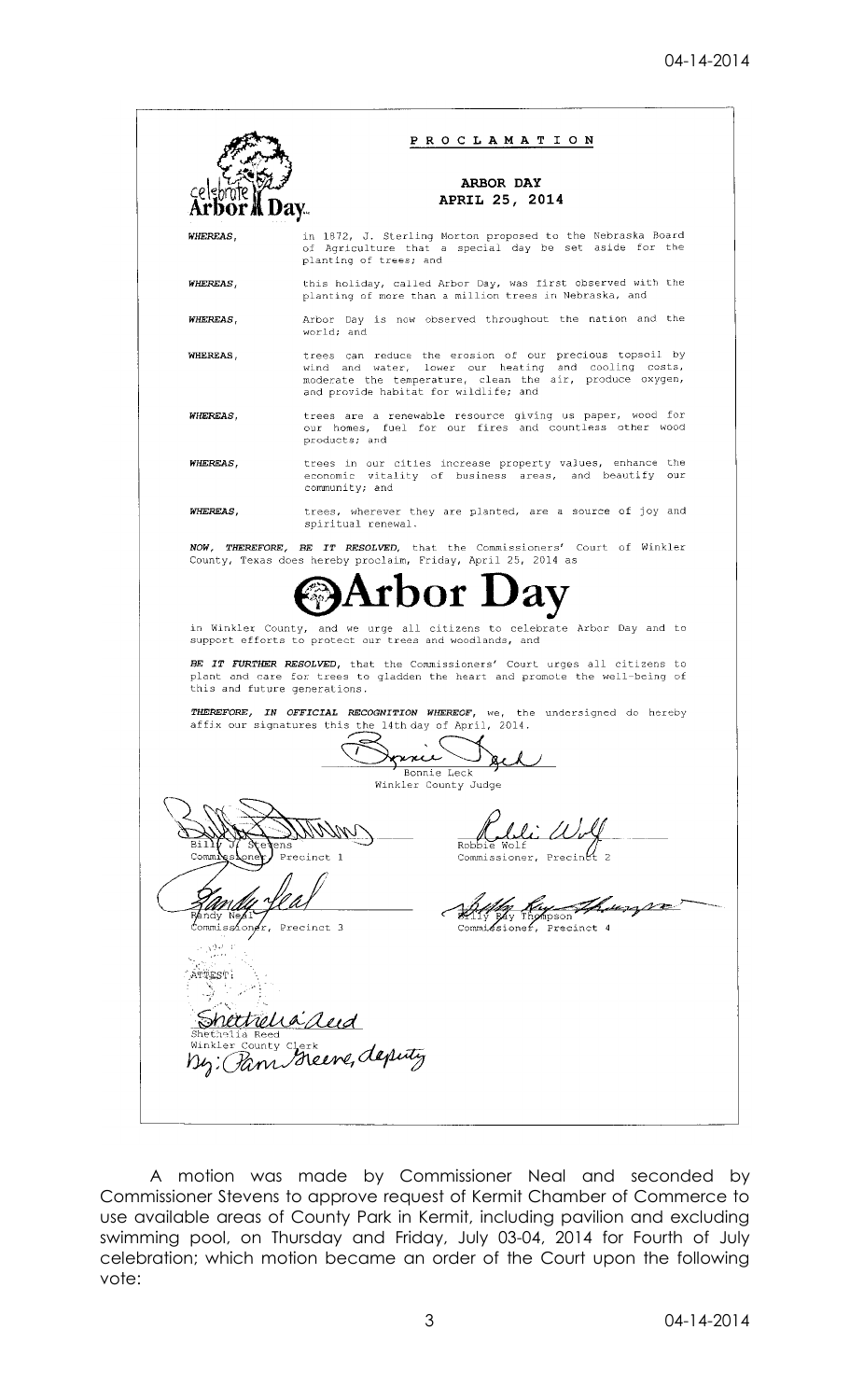Ayes: Commissioners Stevens, Wolf, Neal and Thompson Noes: None

A motion was made by Commissioner Neal and seconded by Commissioner Stevens to approve request of Corina Chavez to use Recreation Center at County Park in Kermit on Sunday, April 20, 2014 for Easter dinner; which motion became an order of the Court upon the following vote:

Ayes: Commissioners Stevens, Wolf, Neal and Thompson Noes: None

A motion was made by Commissioner Neal and seconded by Commissioner Thompson to approve request of Cynthia Venegas to use Recreation Center at County Park in Kermit on Saturday, July 19, 2014 for family reunion; which motion became an order of the Court upon the following vote: Ayes: Commissioners Stevens, Wolf, Neal and Thompson Noes: None

A motion was made by Commissioner Wolf and seconded by Commissioner Stevens to approve request of Brotherhood of the 74 to use field at County Park in Wink for softball tournament on Saturday and Sunday, May 03- 04, 2014 for benefit for Gary Inskeep; which motion became an order of the Court upon the following vote:

Ayes: Commissioners Stevens, Wolf, Neal and Thompson Noes: None

At this time the Court heard presentation of Annual Audit of County Jail's Commissary Operations and Inmate Trust Account for period of January 01, 2013 through December 31, 2013.

A motion was made by Commissioner Neal and seconded by Commissioner Stevens to approve Resolution adopting County Investment Policy effective April 14, 2014; which motion became an order of the Court upon the following vote:

Ayes: Commissioners Stevens, Wolf, Neal and Thompson Noes: None

# **WINKLER COUNTY**

## **INVESTMENT POLICY**

## EFFECTIVE APRIL 14, 2014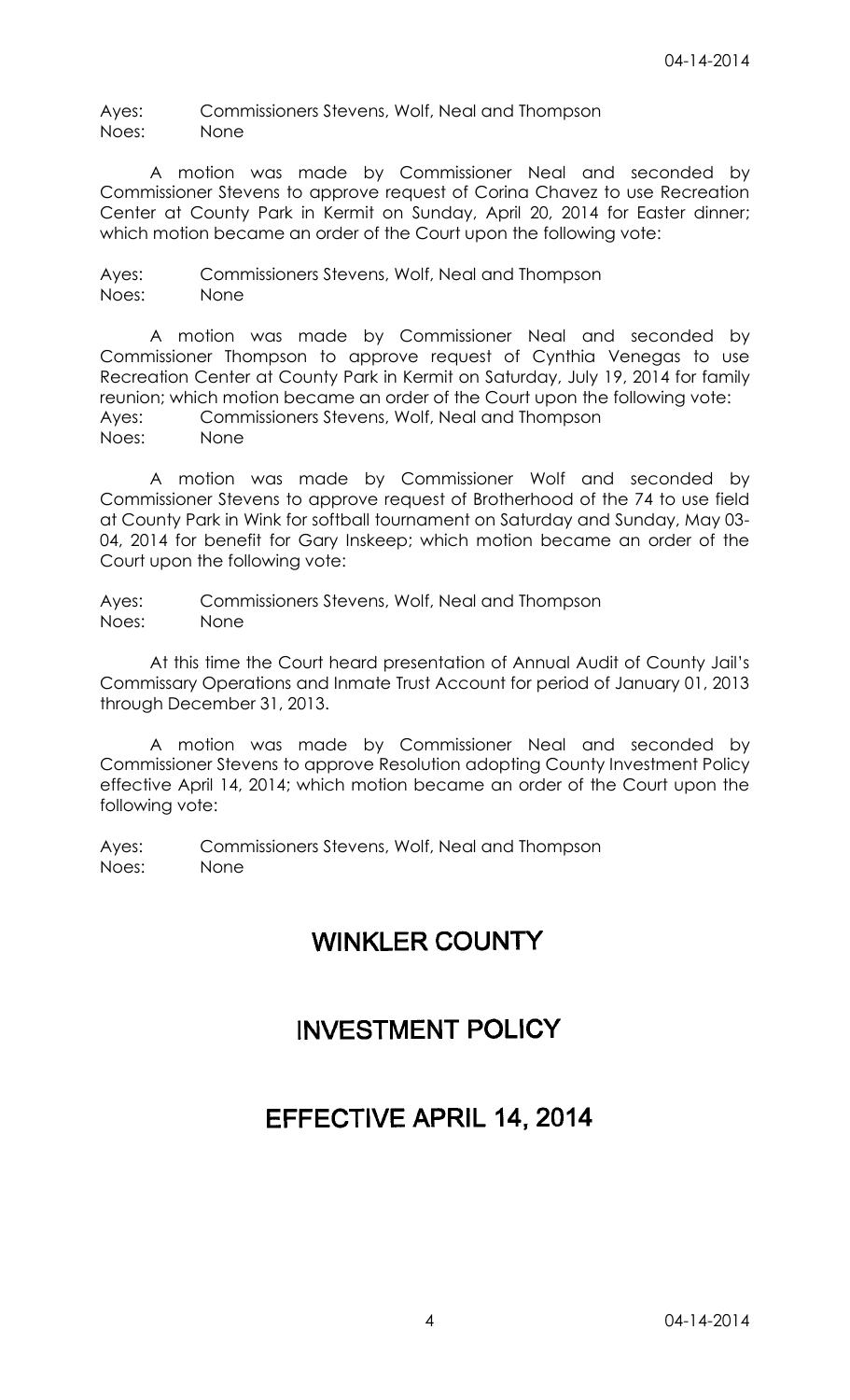#### I. INVESTMENT AUTHORITY AND SCOPE OF POLICY

#### **General Statement**

This policy serves to satisfy the statutory requirements of Local Government Code 116.112 and Government Code Chapter 2256, Subchapters A&B to define and adopt a formal investment policy. See attachment A: Resolution to Adopt Investment Policy. This policy will be reviewed and adopted by resolution at least annually.

#### **Funds Included**

This investment policy applies to all financial assets of all funds of the County of Winkler, Texas, at the present time and any funds to be created in the future and any other funds held in custody by the County Treasurer, unless expressly prohibited by law or unless it is in contravention of any depository contract between Winkler County and any depository bank.

#### **County's Investment Officer**

In accordance with Sec. 116.112(A), Local Government Code and/or Chapter 2256, Sec. 2256.005(f) and (g), the County Auditor, under the direction of the Winkler County Commissioners Court, may invest County funds that are not immediately required to pay obligations of the County. The Commissioners Court shall designate by resolution one or more officers or employees as investment officer.

If the investment officer has a personal business relationship with an entity - or is related within the second degree by affinity or consanguinity to an individual - seeking to sell an investment to the county, the investment officer must file a statement disclosing that personal business interest - or relationship - with the Texas Ethics Commission and the Commissioners Court.

#### Quality, Capability and Training of Investment Officer

It is the County's policy to provide training required by the Public Funds Act, Sec. 2256.008 as follows:

(1) the investment officer shall attend at least one training session relating to the officer's responsibilities within 12 months after assuming duties.

(2) the investment officer is required to attend a training session not less than once in a two-year period and receive not less than 10 hours of instruction relating to investment responsibilities from an independent source approved by the Commissioners Court or a designated investment committee advising the investment officer as provided for in the investment policy of the local government. See Attachment E, Certification of Training Statement.

 $\mathbf{I}$ 

Winkler County Investment Policy Effective April 14, 2014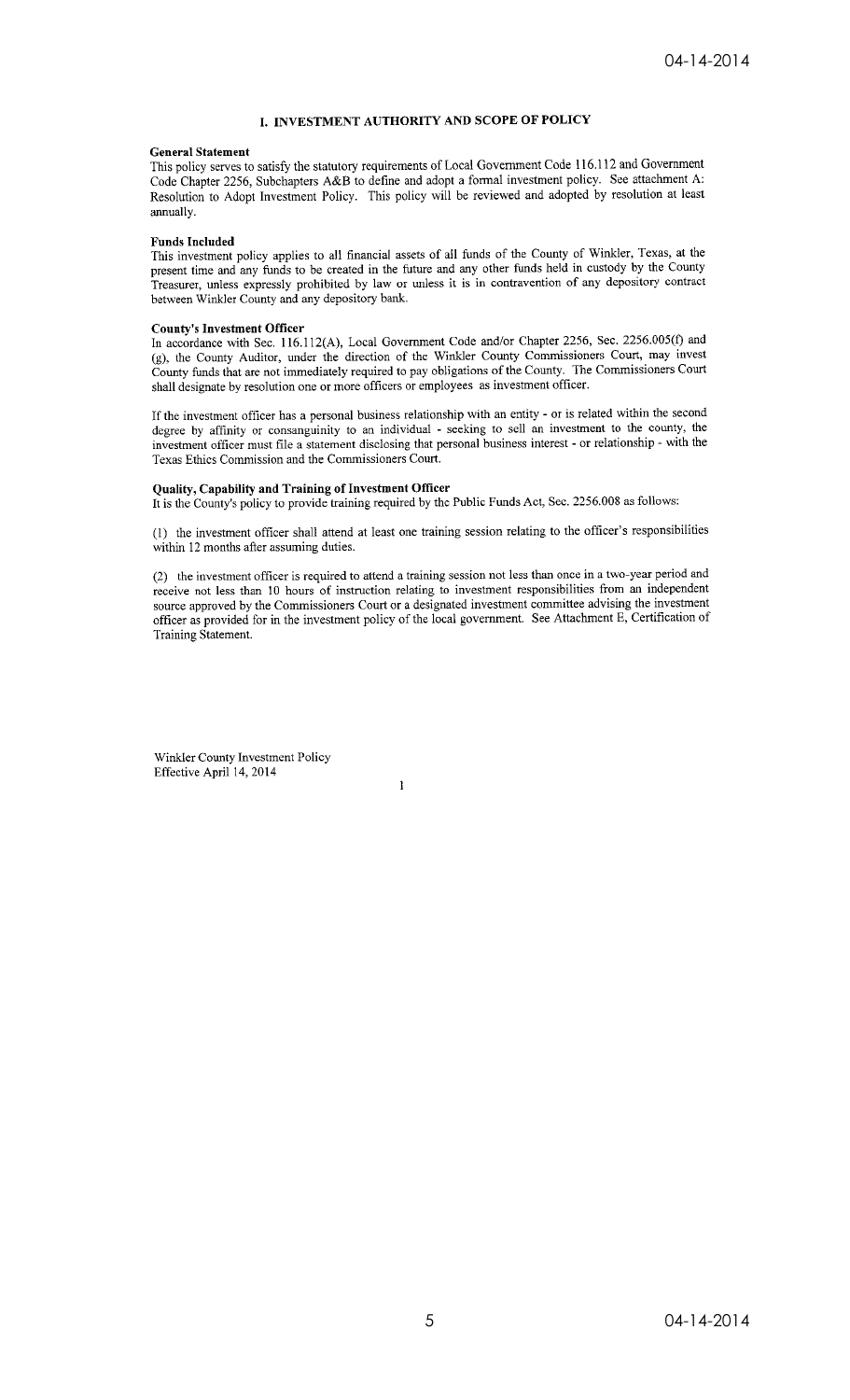#### **II. INVESTMENT OBJECTIVES**

#### **General Statement**

Funds of the County will be invested in accordance with federal and state laws, this investment policy and written administrative procedures. The County will follow investment strategies appropriate to each type of fund that are adopted by Commissioners Court resolution. See Attachment B: Resolution to Adopt Investment Strategies Per Type of Fund.

#### **Safety Maintenance of Adequate Liquidity**

Winkler County is concerned about the return of its principal; therefore, safety of principal is a primary objective in any investment transaction.

The County's investment portfolio must be structured in conformance with an asset/liability management plan which provides for liquidity necessary to pay obligations as they become due.

#### **Diversification**

It will be the policy of Winkler County to diversify its portfolio to eliminate the risk of loss resulting from over concentration of assets in a specific maturity, a specific issuer or a specific class of investments. Investments of the County shall always be selected that provide for stability of income and reasonable liquidity.

#### **Yield**

It will be the objective of the County to earn the maximum rate of return allowed on its investments within the policies imposed by its safety and liquidity objectives, investment strategies for each fund, and state and federal law governing investment of public funds.

#### Maturity

Portfolio maturities will be structured to meet the obligations of the County first and then to achieve the highest return of interest. When the County has funds that will not be needed to meet current-year obligations, maturity restraints will be imposed based upon the investment strategy for each fund. The maximum allowable stated maturity of any individual investment owned by the county is one (1) year with the exception of \$1,000,000.00 of fund balance that may have a maximum allowable stated maturity of (2) two years.

#### **Investment Strategies**

In accordance with the Public Funds Investment Act, a separate written investment strategy will be developed for each of the funds under Winkler County's control. Each strategy must describe the investment objectives for the particular fund using the following priorities of importance:

- (1) understanding of the suitability of the investment to the financial requirements of the entity;
- preservation and safety of principal:  $(2)$
- $(3)$ liquidity;
- marketability of the investment if the need arises to liquidate the investment before maturity;  $(4)$
- $(5)$ diversification of the investment portfolio;

Winkler County Investment Policy Effective April 14, 2014

 $\overline{c}$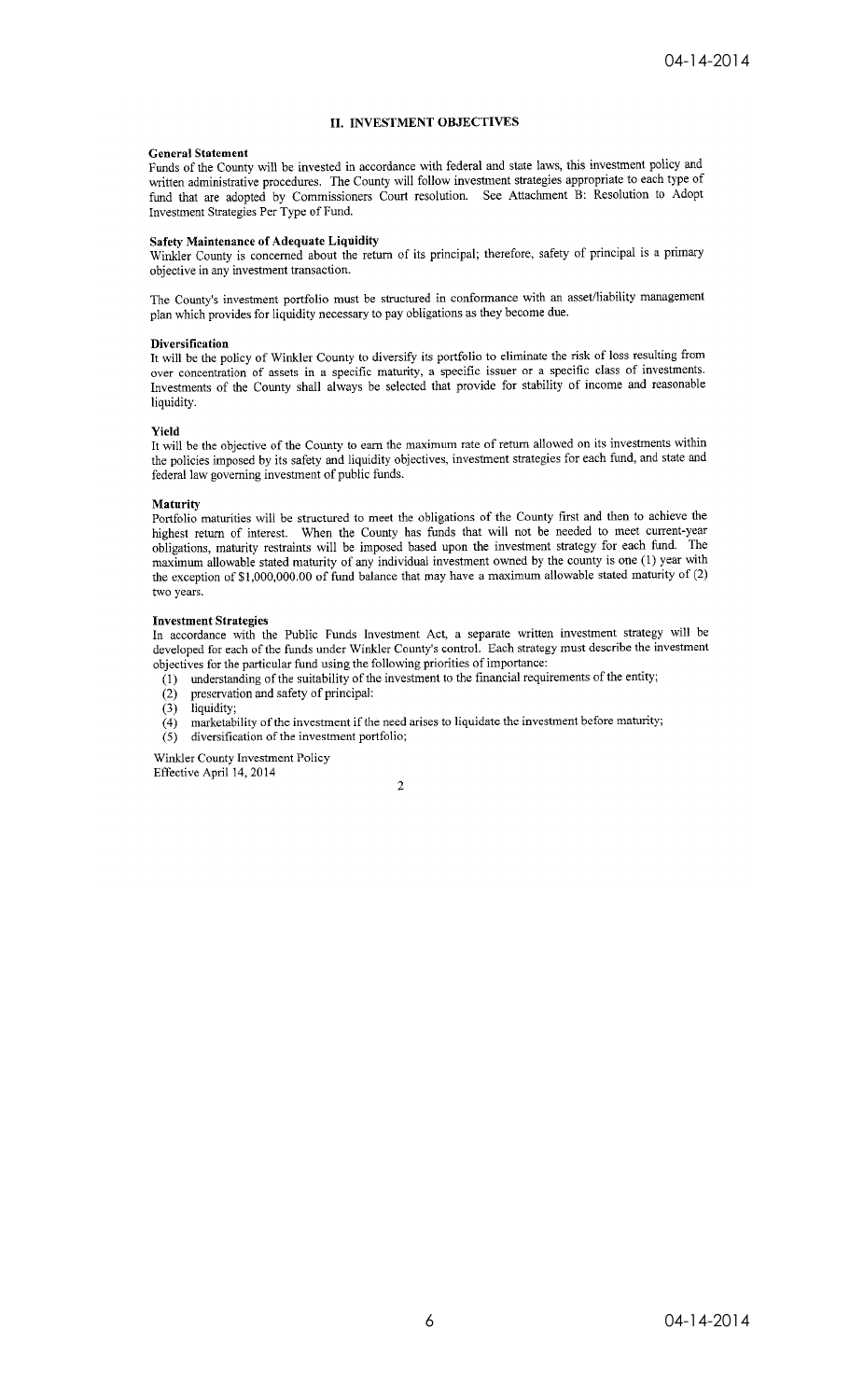- 
- (6) yield; and<br>(7) maturity restrictions.

Attachment C includes investment strategies for all funds. In accordance with the Public Funds Investment<br>Act, investment strategies will be reviewed and adopted by resolution at least annually.

Winkler County Investment Policy<br>Effective April 14, 2014

 $\sqrt{3}$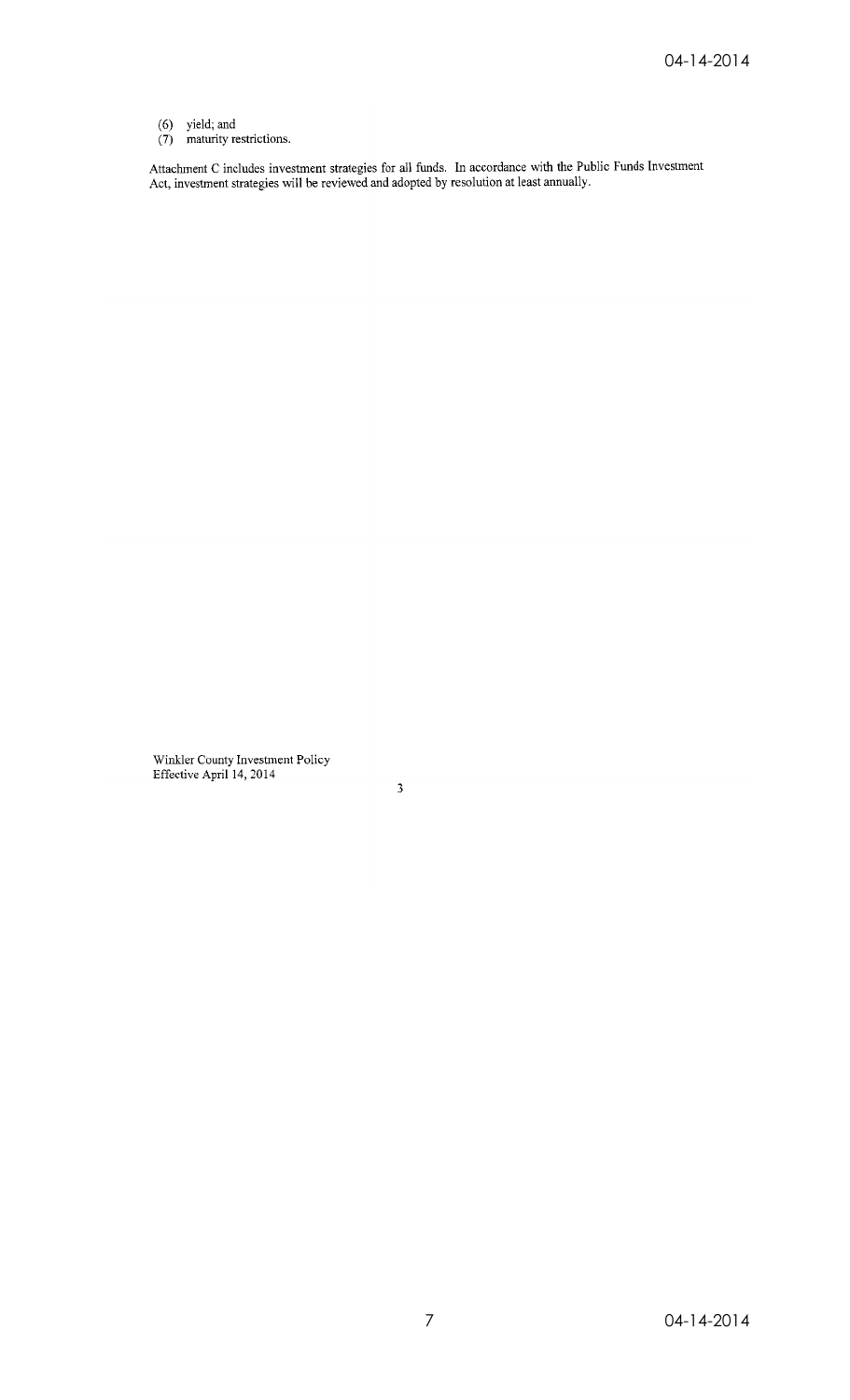#### **III. INVESTMENT TYPES**

#### Authorized

The Winkler County Investment Officer shall use any or all of the following authorized investment instruments consistent with governing law:

- Obligations of, or guaranteed by, governmental entities: A.
	- obligations of the United States or its agencies and instrumentalities;  $(1)$
	- direct obligations of this state or its agencies and instrumentalities;
	- $\frac{1}{2}$ <br>(3) other obligations, the principal and interest of which are unconditionally guaranteed or insured by, or backed by the full faith and credit of, this state or the United States or their respective agencies and instrumentalities.
- Certificates of deposit if issued by a state or national bank, which has its main office or a branch  $\mathbf{R}$ . office in this state and is:
	- guaranteed or insured by the Federal Deposit Insurance Corporation;  $(1)$
- Eligible investment pools (as discussed in the Public Funds Investment Act, Sec. 2256.016-2256.019) C. if the Commissioners Court by resolution authorizes investment in the particular pool. An investment pool shall invest the funds it receives from entities in authorized investments permitted by the Public Funds Investment Act. A county by contract may delegate to an investment pool the authority to hold legal title as custodian of investments purchase with its local funds.

The settlement of all transactions, except investment pool funds and mutual funds, are on a delivery versus payment basis.

#### Prohibited

The Winkler County Investment Officer will not use any investment not enumerated above.

#### IV. INVESTMENT RESPONSIBILITY AND CONTROL

#### **Investment Institutions Defined**

The Winkler County Investment Officer shall invest County funds with any or all of the following institutions or groups consistent with federal and state law and the current Depository Bank contract:

- Depository Bank;  $(1)$
- Other state or national banks domiciled in Texas that are insured by FDIC;  $(2)$
- $(3)$
- Public funds investment pools; Texpool or<br>Saving & Loans domiciled in Texas that are insured by FDIC;  $(4)$
- State and Federal Credit Unions domiciled in Texas that are insured by National Credit Union Share  $(5)$ Insurance Fund.

#### **Standards of Operations**

The County Auditor/Investment Officer shall develop and maintain written administrative procedures for the operation of the investment program, consistent with this investment policy.

Winkler County Investment Policy Effective April 14, 2014

 $\overline{4}$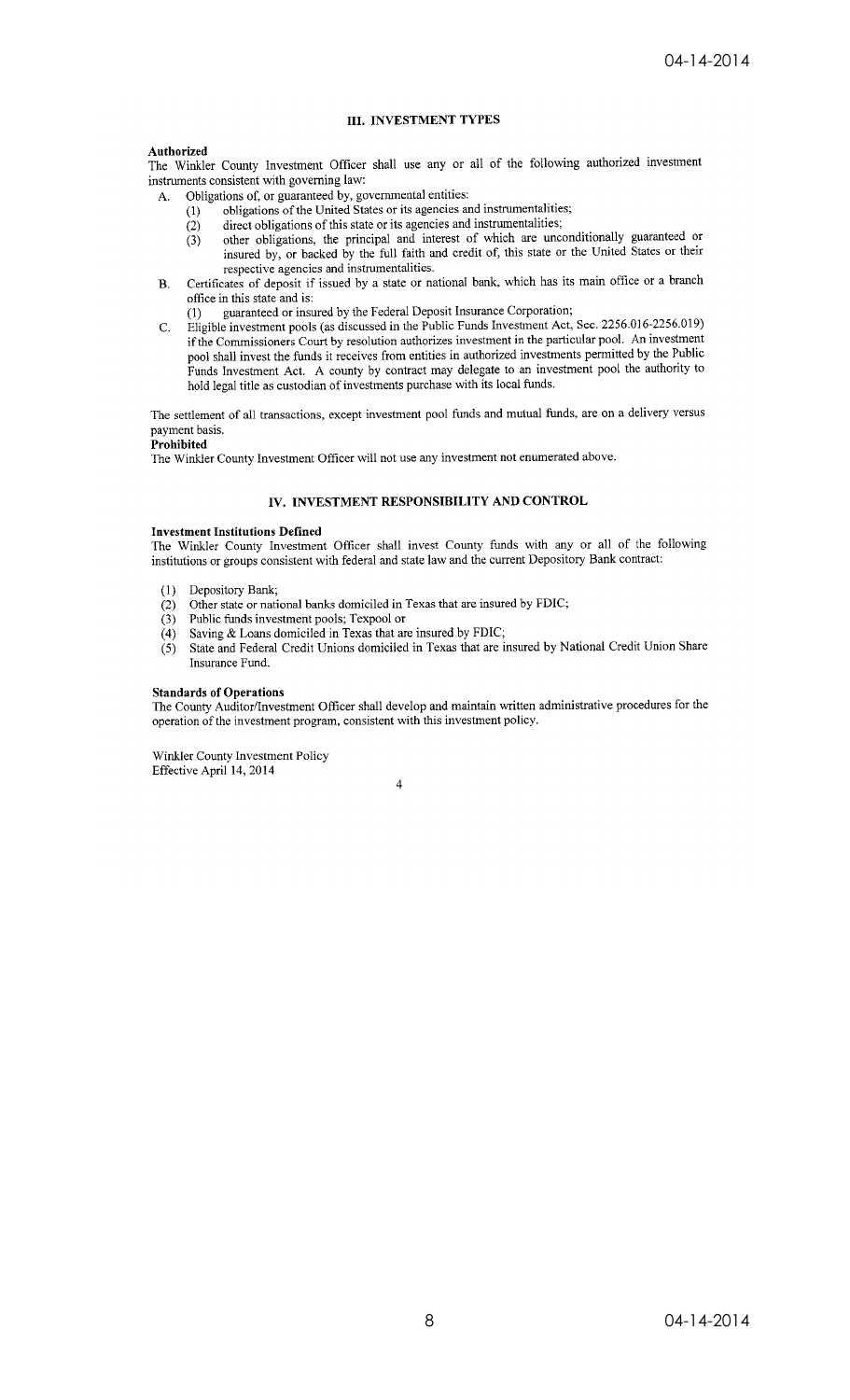#### **Audit Control**

The Winkler County Commissioners Court, at a minimum, will have an annual financial audit of all county funds and reports prepared by the investment officer by an independent auditing firm, as well as a compliance audit of management controls on investments and adherence to the entity's established investment policies. The results of the audit shall be reported to the Commissioners Court.

#### **Standard of Care**

Investments shall be made with judgment and care, under prevailing circumstances, that a person of prudence, discretion, and intelligence would exercise in the management of the person's own affairs, not for investment, considering the probable safety of capital and the probable income to be derived. Investment of funds shall be governed by the following investment objectives, in order of priority: preservation and safety of principal; liquidity; and yield.

In determining whether an investment officer has exercised prudence with respect to an investment decision, the determination shall be made taking into consideration:

- the investment of all funds, or funds under the entity's control, over which the officer had  $(1)$ responsibility rather than a consideration as to the prudence of a single investment; and
- whether the investment decision was consistent with the written investment policy of the entity.  $(2)$

#### Acknowledgement of Receipt and Review of Winkler County's Investment Policy

A written copy of Winkler County's Investment Policy shall be presented to all business organizations engaged in any investment transactions with Winkler County. The business organization shall execute a written instrument in a form acceptable to Winkler County and the business organization stating that: the business organization has received and reviewed Winkler County's Investment Policy  $(1)$ 

(2) acknowledge that the business organization has implemented reasonable procedures and controls in an effort to preclude investment transactions conducted between Winkler County and the organization that are

not authorized by the entity's investment policy. The acknowledgement must be signed by a "Qualified Representative" which means a person who holds a position with the business organization, who is authorized to act on behalf of the business organization, and who is one of the following:

(A) for a state or federal bank, a savings bank, or a state or federal credit union, a member of the loan committee for the bank or branch of the bank or a person authorized by corporate resolution to act on behalf of and bind the banking institution; or

for an investment pool, the person authorized by the elected official or board with authority to (B) administer the activities of the investment pool to sign the written instrument on behalf of the investment pool.

See Attachment F which is the Acknowledgement of Receipt and Review of Winkler County's Investment Policy.

Winkler County Investment Policy Effective April 14, 2014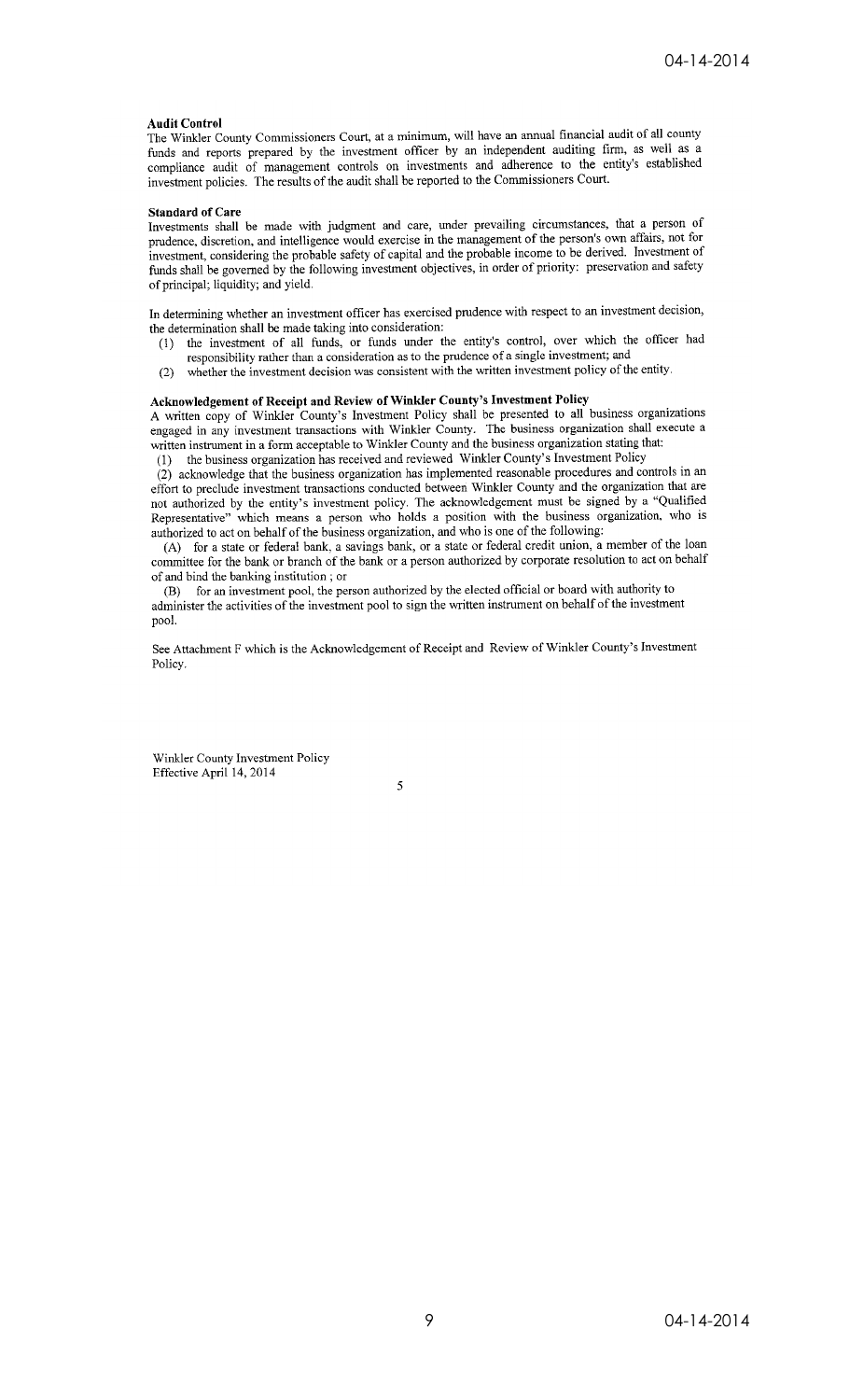## V. INVESTMENT REPORTING AND PERFORMANCE EVALUATION

#### **Monthly Report**

At least monthly, the investment officer shall prepare and submit to the Commissioners Court a written report of investment transactions for all funds for the preceding reporting period within a reasonable time after the end of the period. The report must:

- describe in detail the investment position of the county on the date of the report:  $(1)$
- be prepared jointly by all investment officers of the county;  $(2)$
- be signed by each investment officer of the county;  $(3)$
- contain a summary statement, prepared in compliance with generally accepted accounting principles,  $(4)$ of each pooled fund group that states the:
	- beginning fair market value for the reporting period;  $(A)$ 
		- additions and changes to the fair market value during the period;  $(B)$
	- ending fair market value for the period; and  $(C)$
	- $(D)$  fully accrued interest for the reporting period;
- state the book value and fair market value of each separately invested asset at the beginning and end  $(5)$ of the reporting period by the type of asset and fund type invested;
- state the maturity date of each separately invested asset that has a maturity date;  $(6)$
- state the account or fund or pooled group fund in the county for which each individual investment  $(7)$ was acquired; and
- state the compliance of the investment portfolio of the county as it relates to:  $(8)$ (A) the investment strategy expressed in the county's investment policy; and
	- (B) relevant provisions of this chapter.

Fair Market Value will be quoted using the Wall Street Journal dated the last day of the month of the report

#### **Notification of Investment Changes**

It shall be the duty of the County Investment Officer of Winkler County, Texas to notify the Winkler County Commissioners Court of any significant changes in current investment methods and procedures prior to their implementation.

#### **Noted Changes to Investment Policy**

In accordance with Sec. 2256.005(e) the Investment Policy so adopted shall record any changes

made from the policy previously adopted. Noted changes to Winkler County's Investment Policy, effective February 22, 2010 are as follows:

Changes to III-Investment Types (B) Certificates of Deposit

Winkler County Investment Policy Effective April 14, 2014

6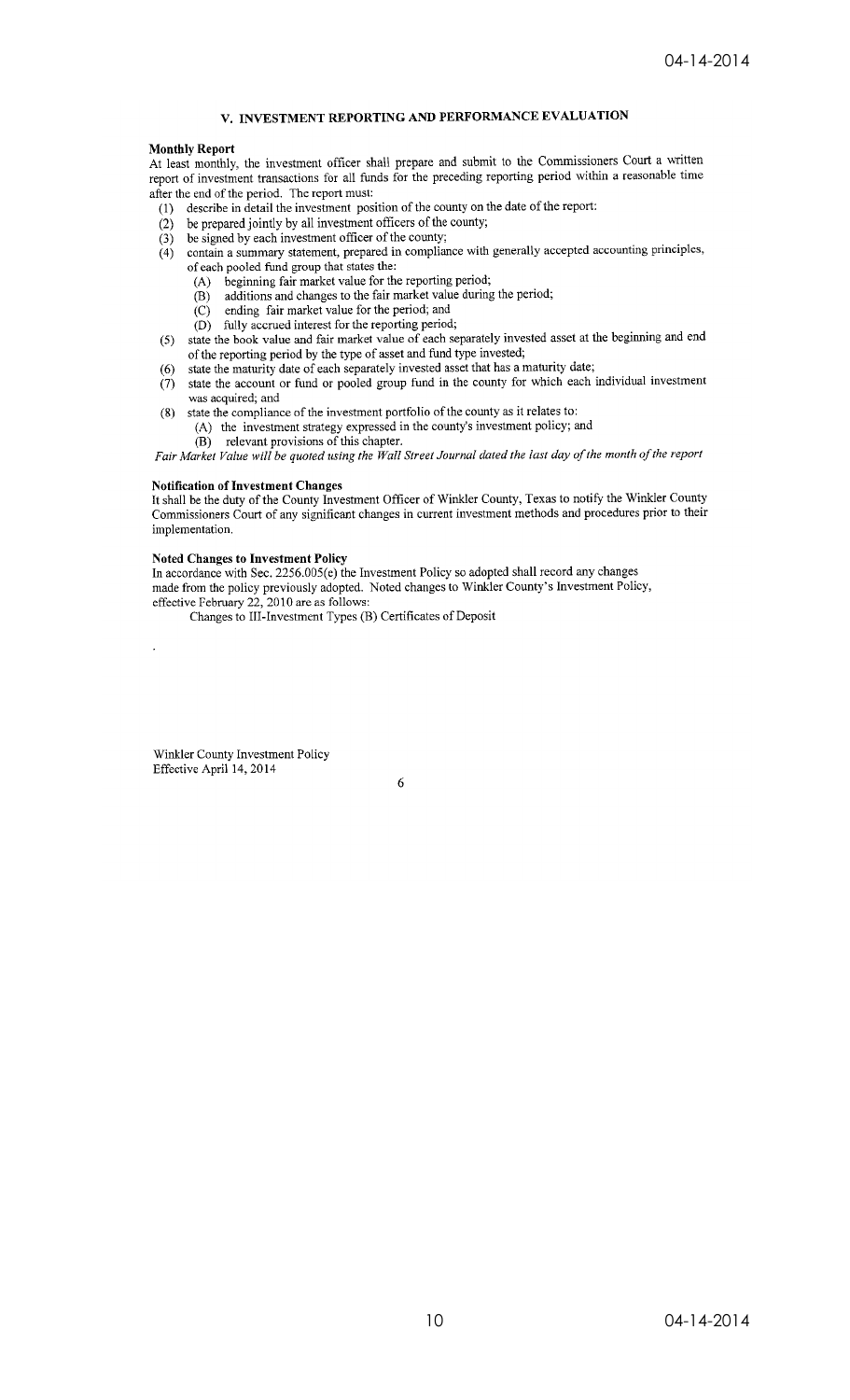#### VI. INVESTMENT COLLATERAL AND SAFEKEEPING

#### **Collateral or Insurance**

The Winkler County Investment Officer shall insure that all county funds are fully collateralized or insured<br>consistent with federal and state law and the current Bank Depository Contract.

Safekeeping<br>All purchased securities shall be held in safekeeping by the County, or a County account in a third party financial institution, or with the Federal Reserve Bank.

All certificates of deposit, insured by the FDIC, purchased outside the Depository Bank shall be held in safekeeping by either the County or a County account in a third party financial institution.

All pledged securities by the Depository Bank shall be held in safekeeping by the County, or a County account in a third party financial institution, or with a Federal Reserve Bank.

Winkler County Investment Policy<br>Effective April 14, 2014

 $\overline{7}$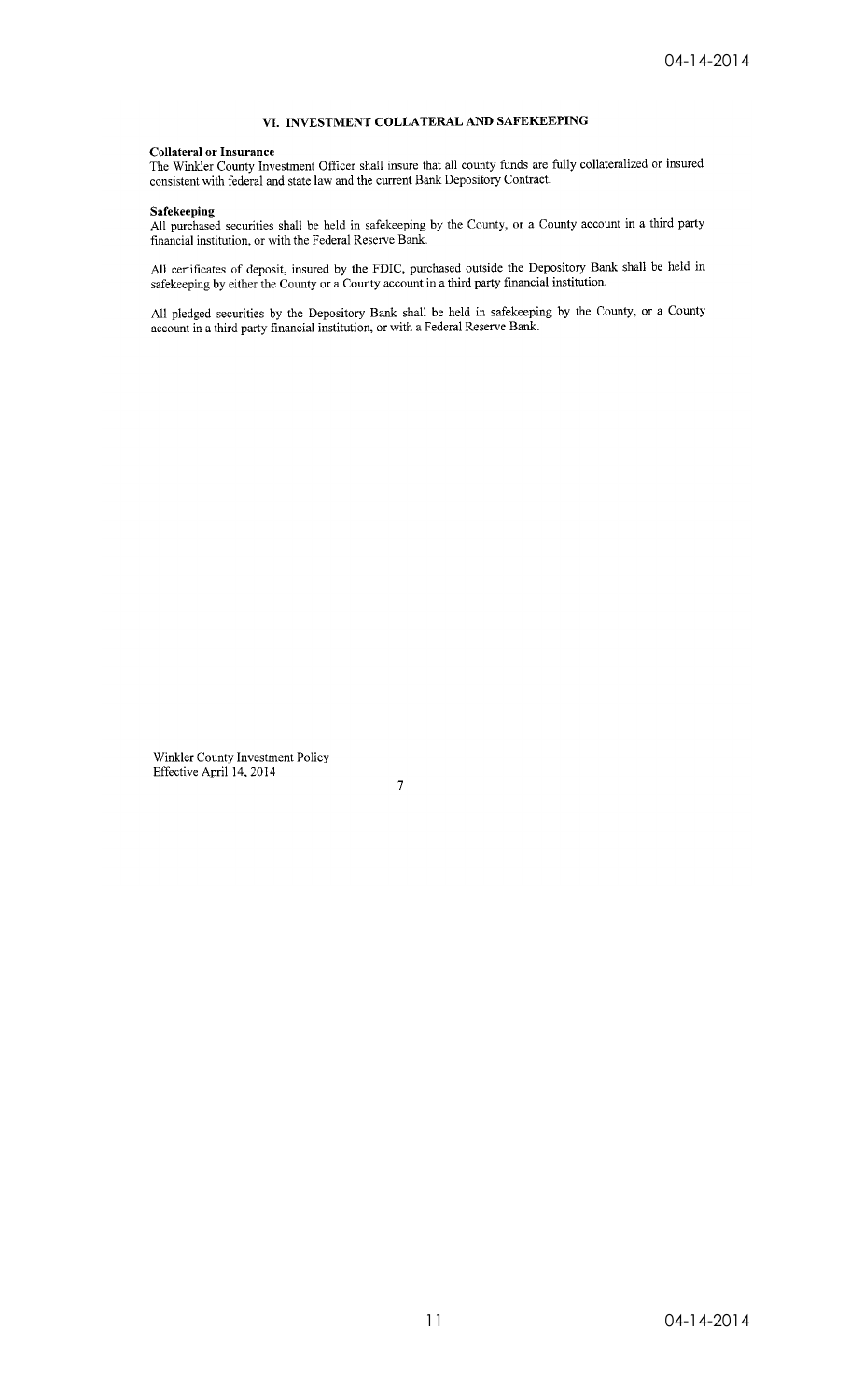#### VII. NON-COUNTY FUNDS

The Tax Assessor/Collector, County Clerk and District Clerk funds fall into this category. These funds are not considered funds that belong to county but could be considered a liability for the County. All funds will be invested in compliance with the Public Funds Investment Act and the County's Investment Policy except when a court order is issued to follow a different procedure.

#### Tax Assessor/Collector

County funds are invested to enhance investment return for the County before the funds are receipted by the County. State funds in the custody of the Tax Assessor/Collector may be invested before remitting to the State.

#### **County Clerk Trust Funds**

County Clerk Trust funds are received by court order from either Commissioners Court, County Courts at Law or County Courts. These funds must be deposited in the County depository and then invested according to the court orders. A court order is required from the County Courts and County Courts at Law prior to disbursement of the funds.

#### **District Clerk Trust Funds**

District Clerk Trust funds are received by court order from the District Courts. These funds must be deposited in the County depository and then invested according to the court orders. A court order is required from the District Courts prior to the disbursement of the funds.

Winkler County Investment Policy Effective April 14, 2014

 $\mathbf{\hat{R}}$ 

#### **ATTACHMENT E:**

#### **CERTIFICATION OF TRAINING**

I, JEANNA WILLHELM, HEREBY CERTIFY THAT AS WINKLER COUNTY'S INVESTMENT OFFICER, I RECEIVED INVESTMENT TRAINING AS REQUIRED BY SECTION 2256.008(a) OF THE PUBLIC INVESTMENT ACT ON JUNE 27, 2013 AT THE 2013 CONFERENCE OF THE COUNTY **INVESTMENT ACADEMY.** 

Jeanna (1), <u>Olaly</u><br>Jeanna Willhelm, County Auditor

 $\frac{4}{3}/14$  Date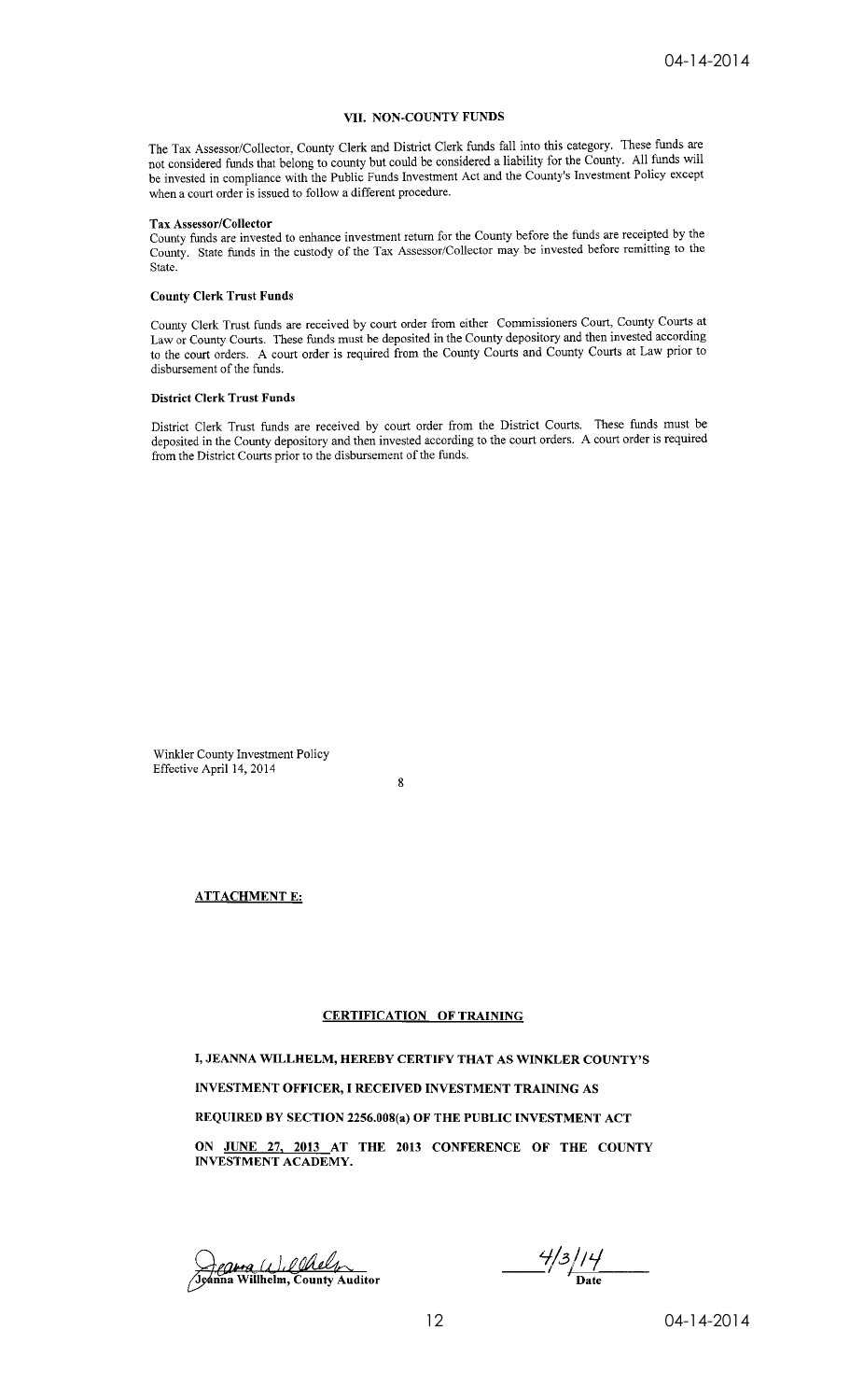#### **ATTACHMENT: A**

#### WINKLER COUNTY INVESTMENT POLICY

#### A RESOLUTION

#### THE STATE OF TEXAS

#### **COUNTY OF WINKLER**

BE IT RESOLVED that the Winkler County Commissioners' Court convened on the 14th day of April, 2014, in the Commissioners' Courtroom in the Winkler County Courthouse in Kermit, Texas with the following members present:

Bonnie Leck, County Judge Presiding Billy Stevens, Commissioner Precinct One<br>Robbie Wolf, Commissioner Precinct Two Randy Neal, Commissioner Precinct Three

Billy Ray Thompson, Commissioner Precinct Four

Being five members present and among other proceedings, had the following order passed:<br>WHEREAS, it is required that the Winkler County Commissioners' Court adopt a County

Investment Policy in accordance with the statutory requirements of Local Government Code 116.112 and Government Code Chapter 2256, Subchapters A & B.

BE IT ORDERED, ADJUDGED AND DECREED by the Winkler County Commissioners' Court that the Commissioners' Court adopt the Winkler County Investment Policy effective the 14th day of April, 2014.

WHEREFORE, on the motion of Commissioner Neal and seconded by<br>issioner Stevens \_\_\_\_\_\_\_\_, the members of the Winkler County Commissioners' court Commissioner Stevens , the members of<br>approved this resolution on this the 14th day of April, 2014

ছব Bonnie Leck, Winkler County Judge Robbie Wolf  $5$ illy Ste **u**misstoner Pr Commissioner Precinct Two inct One Billy Ray Thompson Rahdy NeaJ Commissioner Precinct Three ATTEST. Shethelic Pood Ouk<br>Shethelia Reed & Pood Ouk<br>County Clerk Deene, deputy  $b$ y (

A motion was made by Commissioner Neal and seconded by Commissioner Thompson to approve Resolution adopting County Investment Strategy effective April 14, 2014; which motion became an order of the Court upon the following vote:

Ayes: Commissioners Stevens, Wolf, Neal and Thompson Noes: None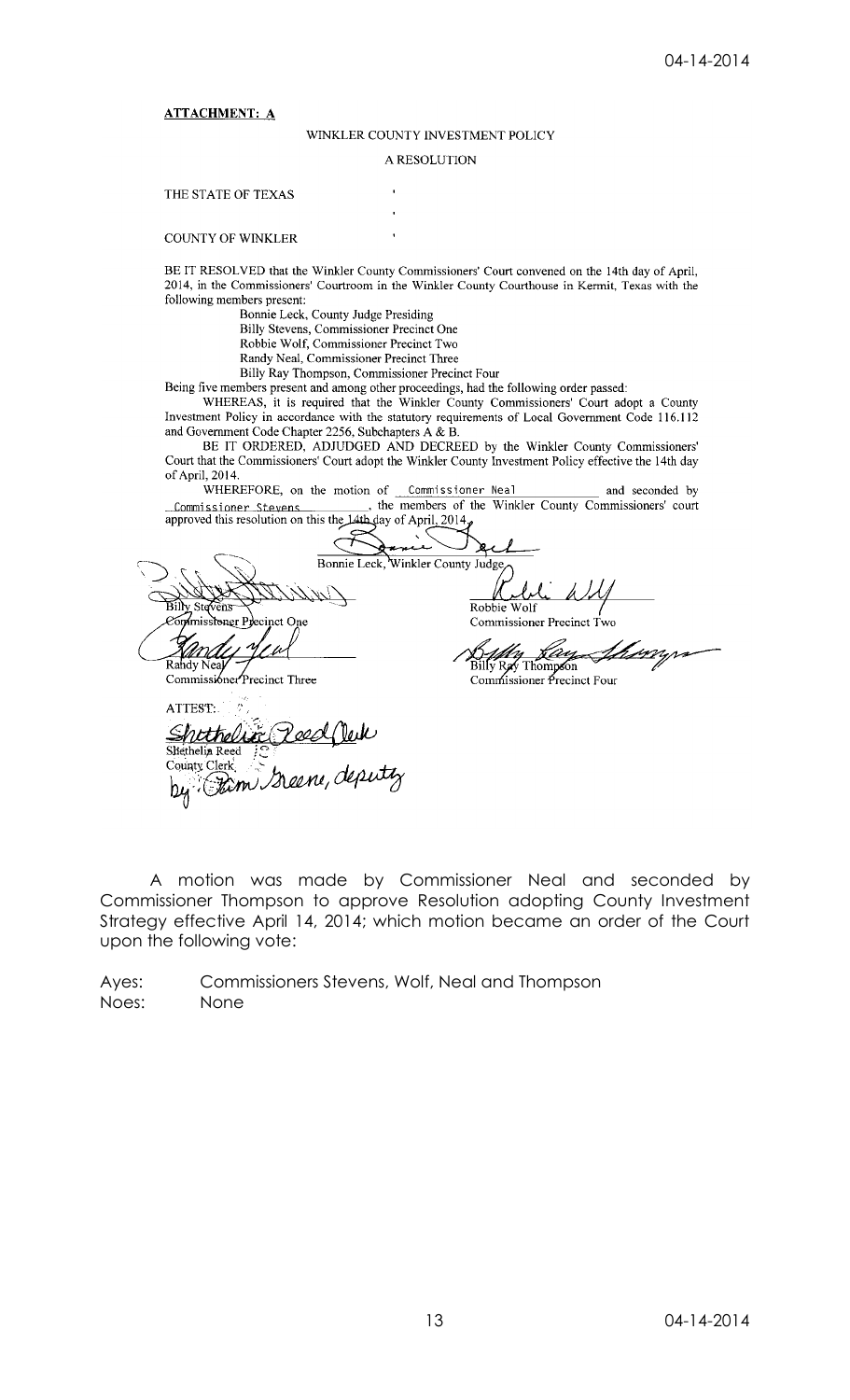#### **ATTACHMENT: B**

#### WINKLER COUNTY INVESTMENT STRATEGY

#### A RESOLUTION

THE STATE OF TEXAS

**COUNTY OF WINKLER** 

BE IT RESOLVED that the Winkler County Commissioners' Court convened on the 14th day of April, 2014, in the Commissioners' Courtroom in the Winkler County Courthouse in Kermit, Texas with the following members present:

Bonnie Leck, County Judge Presiding

Billy Stevens, Commissioner Precinct One Robbie Wolf, Commissioner Precinct Two

Randy Neal, Commissioner Precinct Three

Billy Ray Thompson, Commissioner Precinct Four

being five members present and among other proceedings, had the following order passed:

WHEREAS, it is required that the Winkler County Commissioners' Court adopt a County Investment Strategy in accordance with the statutory requirements of Local Government Code 116.112 and Government Code Chapter 2256, Subchapters A & B.

BE IT ORDERED, ADJUDGED AND DECREED by the Winkler County Commissioners' Court that the Commissioners' Court adopt the Winkler County Investment Strategy effective the 14th day of April, 2014.

WHEREFORE, on the motion of \_ n of <u>Commissioner Neal</u> and seconded by<br>
the members of the Winkler County Commissioners' Court Commissioner Thompson approved this resolution on this the 14th day of April, 2014.

Àλ nue Bonnie Leck, Winkler County Judge **Billy Steven** Robbie on/missionerPr Commissioner n/I Billy Ray Neal Thompson' Commissioner Precinct Four  $00M$ ethelia Reed County Clerk

#### **ATTACHMENT: C**

#### **WINKLER COUNTY**

#### INVESTMENT STRATEGY

The County of Winkler maintains a portfolio which utilizes one specific investment strategy that is designed to address the unique characteristics of the operating fund represented in the portfolio.

Investment strategies for operating funds have as their primary objective to assure that anticipated cash flows are matched with adequate investment liquidity. The secondary objective is to create a portfolio structure which will experience minimal volatility during economic cycles. This may be accomplished by purchasing high quality, short- to medium-term securities which will complement each other in a laddered or barbell maturity structure. The dollar weighted average maturity of 365 days or less will be calculated using the stated final maturity dates of each security. The \$3,000,000.00 fund balance that may have a maximum allowable stated maturity of (2) years is excluded from this calculation.

A motion was made by Commissioner Neal and seconded by Commissioner Stevens to approve Resolution designating County Auditor as County Investment Officer effective April 14, 2014; which motion became an order of the Court upon the following vote: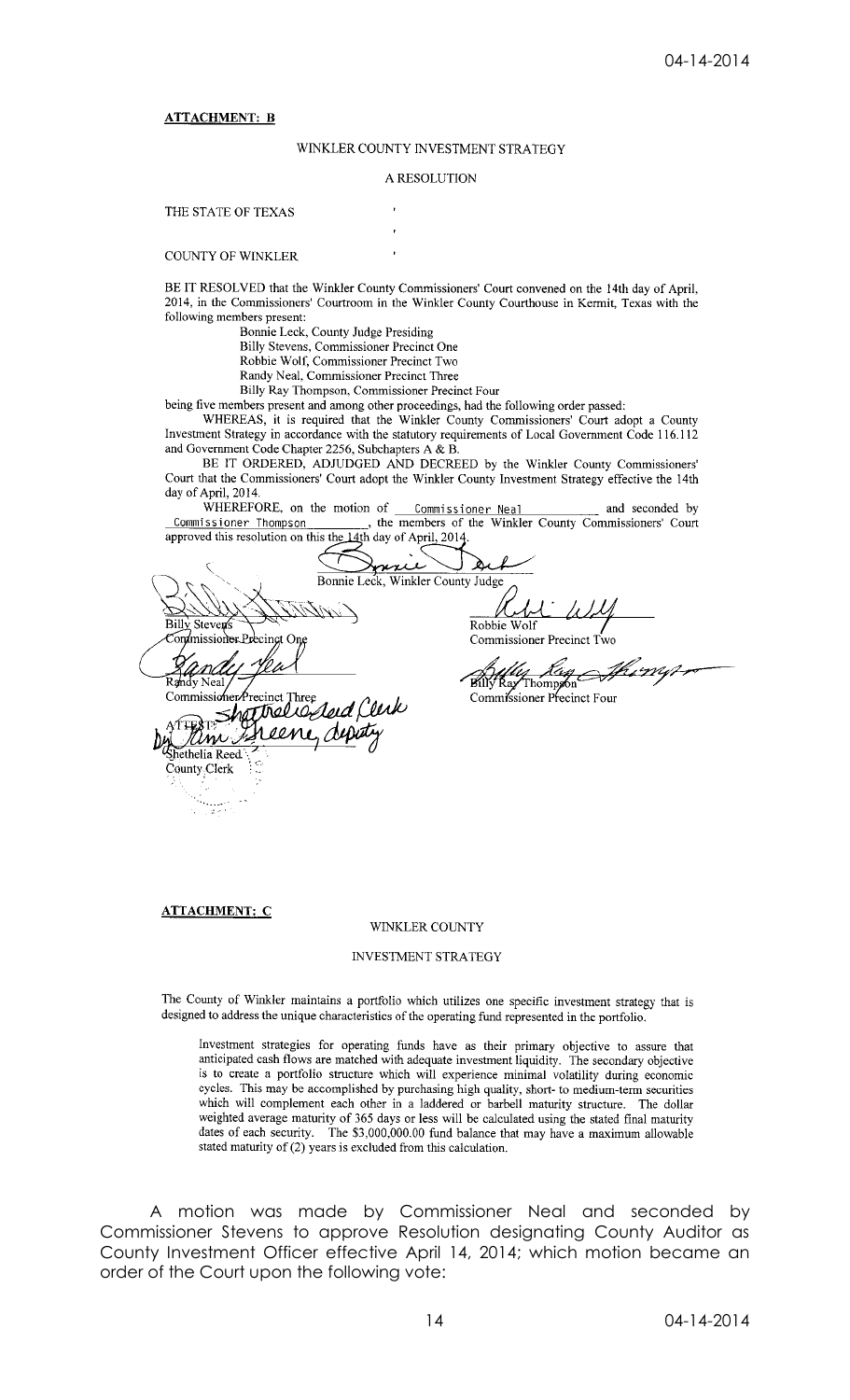Ayes: Commissioners Stevens, Wolf, Neal and Thompson Noes: None

#### **ATTACHMENT D:**

## WINKLER COUNTY INVESTMENT OFFICER

A RESOLUTION

THE STATE OF TEXAS

**COUNTY OF WINKLER** 

BE IT RESOLVED that the Winkler County Commissioners' Court convened on the 14th day of April, 2014, in the Commissioners' Courtroom in the Winkler County Courthouse in Kermit, Texas with the following members present:

Bonnie Leck, County Judge Presiding

Billy Stevens, Commissioner Precinct One

Robbie Wolf, Commissioner Precinct Two

Randy Neal, Commissioner Precinct Three Billy Ray Thompson, Commissioner Precinct Four

Being five members present and among other proceedings, had the following order passed:

WHEREAS, it is required that the Winkler County Commissioners' Court designate a County Investment Officer in accordance with the statutory requirements of Local Government Code 116.112 and Government Code Chapter 2256, Subchapters A & B.

BE IT ORDERED, ADJUDGED AND DECREED by the Winkler County Commissioners' Court that the Commissioners' Court designated the County Auditor as the County Investment Officer. The County Auditor, under the direction of the Winkler County Commissioners' Court and the Winkler County Investment Committee, may invest funds only within the scope of the Winkler County Investment Policy adopted by the Winkler County Commissioners' Court effective the 14th day of April , 2014.

WHEREFORE, on the motion of <u>Commissioner Neal</u> and seconded by missioner Stevens ..., the members of the Winkler County Commissioners' Court Commissioner Stevens , the members of approved this resolution on this the 14th day of April, 2014.

u Bonnie Leck, Winkler County Judge Billy Stevens Robbie Commissioner Precinct One **Commissioner Precinct** Ŕа Billy *play* Thompson Commissioner Precinct Four ice i A ethelick Preco hèthelia Reed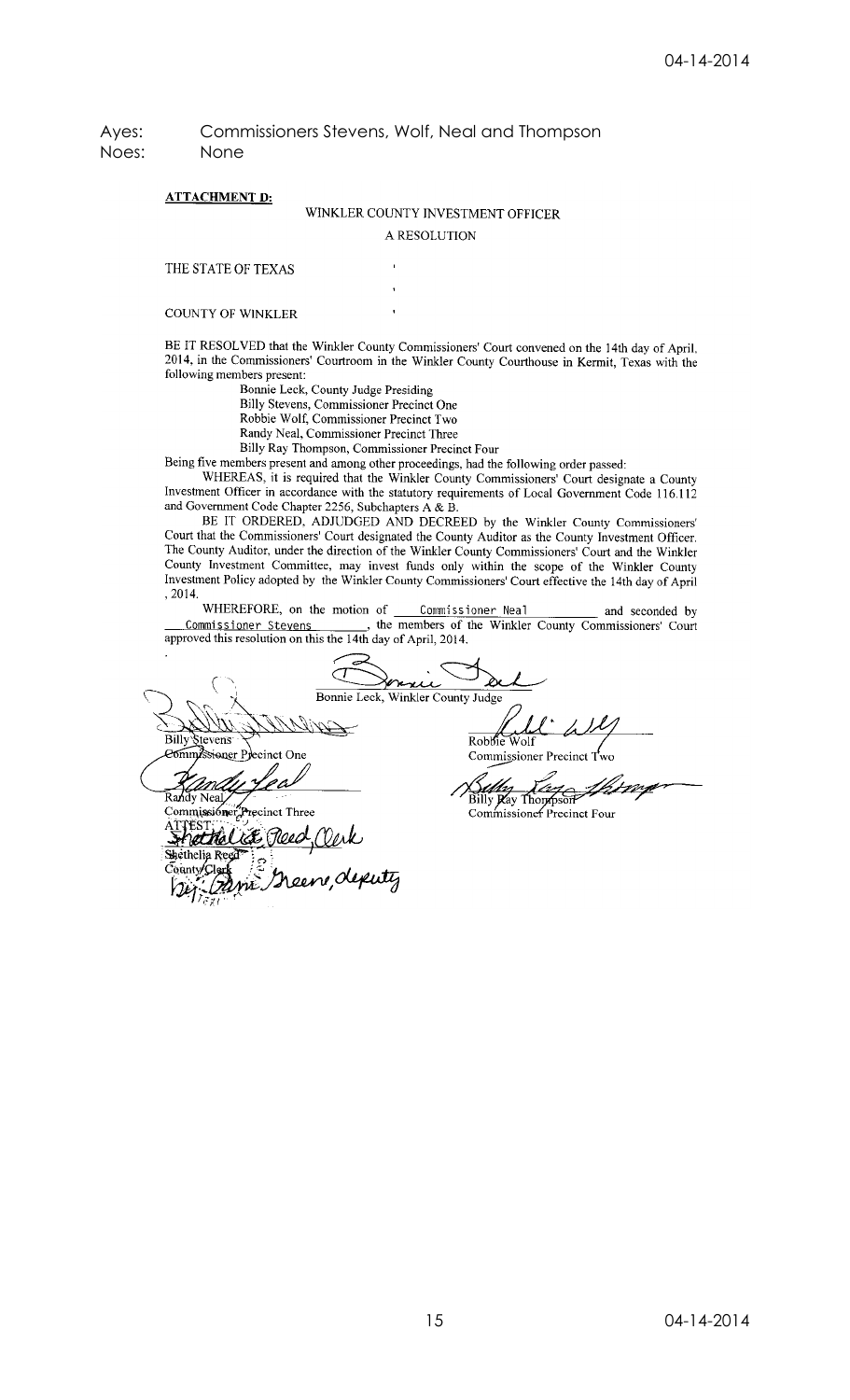**ATTACHMENT E:** 

#### **CERTIFICATION OF TRAINING**

I, JEANNA WILLHELM, HEREBY CERTIFY THAT AS WINKLER COUNTY'S **INVESTMENT OFFICER, I RECEIVED INVESTMENT TRAINING AS** REQUIRED BY SECTION 2256.008(a) OF THE PUBLIC INVESTMENT ACT ON JUNE 27, 2013 AT THE 2013 CONFERENCE OF THE COUNTY INVESTMENT ACADEMY.

Pania Willbalm Kanna Willhelm, County Auditor

 $\frac{4}{3}$ // $\frac{4}{2}$  Date

A motion was made by Commissioner Neal and seconded by Commissioner Stevens to accept funds in the amount of \$2,901.25 from Texas Comptroller of Public Accounts for Texas Department of Agriculture 2014 Home-Delivered Meals Grant for home-delivered meal program and approve expenditure of said funds; which motion became an order of the Court upon the following vote:

Ayes: Commissioners Stevens, Wolf, Neal and Thompson Noes: None

A motion was made by Commissioner Thompson and seconded by Commissioner Neal to accept premium refund in the amount of \$811.00 from Texas Association of Counties for 2013 workers' compensation coverage, with said fund to be returned to insurance line item; which motion became an order of the Court upon the following vote:

Ayes: Commissioners Stevens, Wolf, Neal and Thompson Noes: None

Following discussion regarding opening/closing dates for swimming pools, a motion was made by Commissioner Neal and seconded by Commissioner Thompson that the opening/closing dates for the Kermit pool would be June 11, 2014 and August 17, 2014 and the opening/closing dates for the Wink pool will be decided at a later date when weather is warm enough; which motion became an order of the Court upon the following vote:

Ayes: Commissioners Stevens, Wolf, Neal and Thompson Noes: None

A motion was made by Commissioner Wolf and seconded by Commissioner Stevens to approve request of Commissioner, Precinct No. 2, for concrete work to construct picnic table at County Park in Wink in the approximate amount of \$7,200.00 from committed Wink Park table fund; which motion became an order of the Court upon the following vote:

Ayes: Commissioners Stevens, Wolf, Neal and Thompson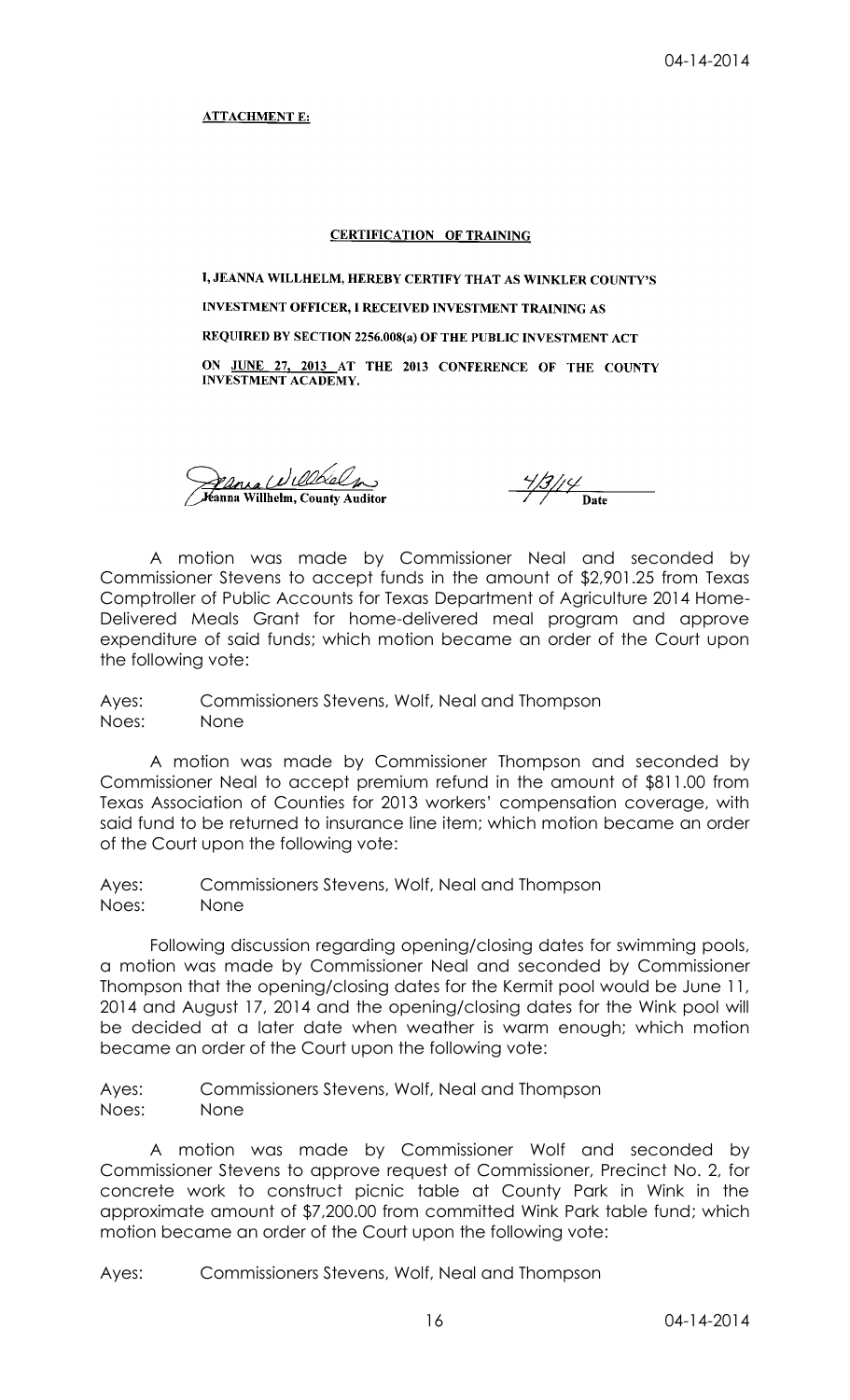Noes: None

N

A motion was made by Commissioner Neal and seconded by Commissioner Thompson to approve request of County Judge for furniture for work/conference area in the approximate amount of \$4,000.00 from committed equipment building and Courthouse funds; which motion became an order of the Court upon the following vote:

Ayes: Commissioners Stevens, Wolf, Neal and Thompson Noes: None

| Iumber | Description                              | Fach                | Total |            |
|--------|------------------------------------------|---------------------|-------|------------|
|        | 1 Oval Solid Oak Conference Table w/base | \$754.00 \$754.00   |       |            |
|        | 6 Solid Oak Conference Chair w/casters   | \$249.00 \$1,494.00 |       |            |
|        | 1 Machine/Refreshment Stand              | $$299.00$ \$ 299.00 |       |            |
|        | 2 2 drawer lateral files                 | \$234.00 \$468.00   |       |            |
|        | 1 Delivery Charge                        | $$841.90 \t$841.90$ |       |            |
|        |                                          |                     |       | \$3.856.90 |

A motion was made by Commissioner Neal and seconded by Commissioner Stevens to approve request of Chief Adult Probation Officer to amend the Probation Evaluation Fund budget; which motion became an order of the Court upon the following vote:

Ayes: Commissioners Stevens, Wolf, Neal and Thompson Noes: None



Eric R. De Anda **Director** 

"Consider for approval request of Chief Adult Probation Officer to amend the Probation Evaluation Fund Budget.'

#### **Probation Evaluation Fund**

52-223-180 Equipment

\$350.00 > Set of Running Boards for Probation Truck from West Texas Off Road Center.

 $$600.00 > (1)$  Intoximeter & Disposable Mouthpieces purchase from GALLS.

#### 52-223-130 Supplies

\$300.00 > (2) 5 Gallon Buckets of Paint Purchase from ACE Hardware Store.

A motion was made by Commissioner Wolf and seconded by Commissioner Stevens to receive Quarterly Report from Winkler County Safety Committee for first quarter ended March 31, 2014; which motion became an order of the Court upon the following vote:

Ayes: Commissioners Stevens, Wolf, Neal and Thompson Noes: None

\$950.00

\$300.00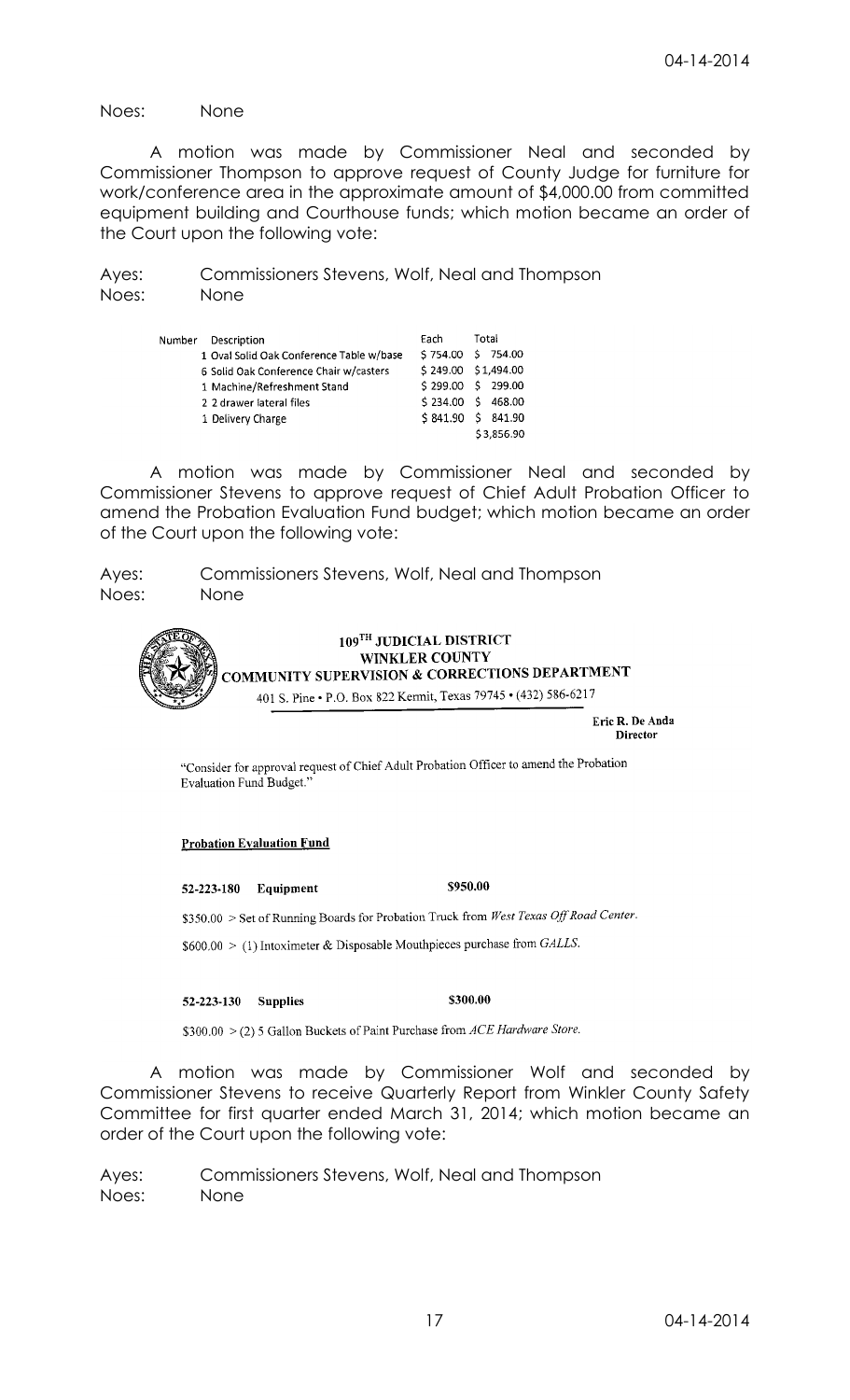# **OUARTERLY REPORT OF THE WINKLER COUNTY<br>ACCIDENT PREVENTION PROGRAM<br>QUARTER ENDING MARCH 31, 2014**

#### **Committee Members:**<br>Randy Neal, Co-Coordinator<br>Walter Roberts Robbie Wolf, Co-Coordinator Dana Shipley Don Kapka Ronnie Flowers John Henderson Renee Treadwell John Leavitt James Everett George Keely Mark Terry Vida Simpson, Co-Coordinator Geneva Baker

From January 1 to March 31, 2014, there were five (5) county incidents reported. The following incidents were added to the Winkler County Accident Log during the first quarter.

| <b>Filed With</b><br>Workers<br>Comp<br>Insurance | Injury                                  | Medical<br><b>Treatment</b> | Lost<br>Time |
|---------------------------------------------------|-----------------------------------------|-----------------------------|--------------|
| <b>Yes</b>                                        | $Arm-Left - Bite/Sting$                 | Rural Health Clinic         | 2 hours      |
| Yes                                               | Eye-Right - Eye Injury                  | Rural Health Clinic         | 35 minutes   |
| Yes                                               | $\overline{\text{W}}$ rist-Left – Other | Rural Health Clinic         | None         |
|                                                   | <b>Winkler County Memorial Hospital</b> |                             |              |
| Yes                                               | Brain - Death                           | WCMH Emer. Room             | None         |
| Yes                                               | Mouth - Blood                           | WCMH Emer, Room             | None         |

Safety training given for the first quarter from January 1 to March 31, 2014:

Training presentation given: Pipeline Safety - March 20, 2014

16 employees attended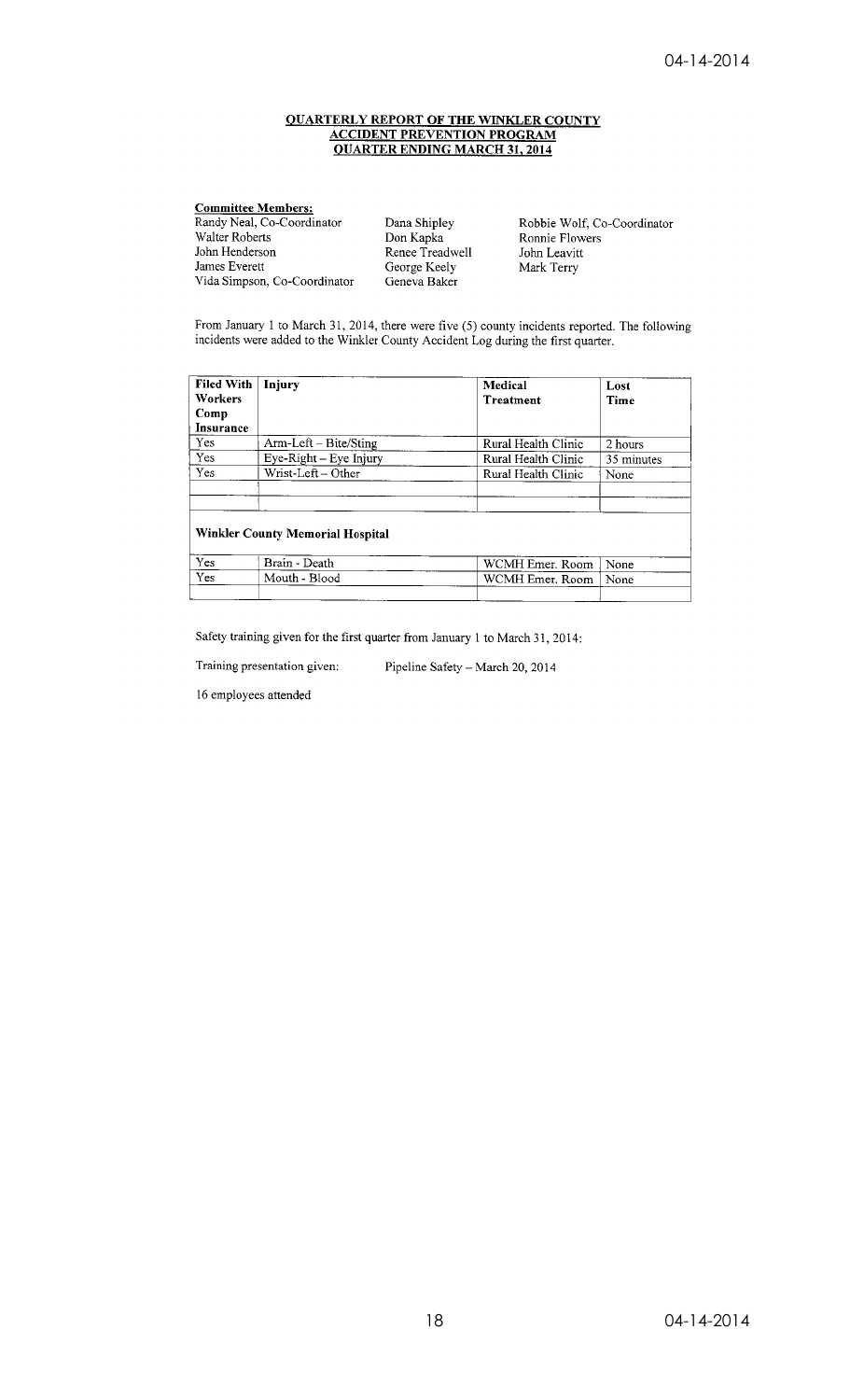WINKLER COUNTY LOSS INFORMATION

| Training K9 Mako, commanded him to lay down, he refused, pulled leash, he nipped my forearm.<br>Observing wound irrigation when patient's body fluid and blood spurted into her mouth.<br>Delivering meals, felt ill, brought to ER, airlifted to another hospital where she died.<br>While grinding stone, particles of stone or dust entered right eye<br>SOURCE DESC<br>Bite/Sting Animal, Insect, Human<br>Foreign substance - eye<br>Other/No Special Event<br>Other/No Special Event<br>Exposure to - Other<br><b>CAUSE DESC</b><br><b>IBODY PART DESC INATURE DESC</b><br>Eye injury<br>Bite/Sting<br>Blood<br><b>Death</b><br><b>Other</b><br>ye - Right<br>Vrist - Left<br>m - Lef<br>Alcuth<br>500.00<br>2,050.00<br>\$1,000.00<br><b>TOTING</b><br>$\frac{50000}{ }$<br>$-90.00$<br>2,050,00<br>REMRES<br>$8.001$ s<br>l TOTPD<br>STATUS<br>1/23/2014 Closed<br>2/24/2014 Closed<br>2/4/2014 Open<br>2/12/2014 Open<br>2/28/2014 Open<br>24/2014<br>2/5/2014<br>2/19/2014<br>2/25/2014<br>3/5/2014<br>late of 1st<br>Report<br>13728<br>12783<br>\$94031 |  |  |  |  |                                                                                                                |
|---------------------------------------------------------------------------------------------------------------------------------------------------------------------------------------------------------------------------------------------------------------------------------------------------------------------------------------------------------------------------------------------------------------------------------------------------------------------------------------------------------------------------------------------------------------------------------------------------------------------------------------------------------------------------------------------------------------------------------------------------------------------------------------------------------------------------------------------------------------------------------------------------------------------------------------------------------------------------------------------------------------------------------------------------------------------|--|--|--|--|----------------------------------------------------------------------------------------------------------------|
|                                                                                                                                                                                                                                                                                                                                                                                                                                                                                                                                                                                                                                                                                                                                                                                                                                                                                                                                                                                                                                                                     |  |  |  |  |                                                                                                                |
|                                                                                                                                                                                                                                                                                                                                                                                                                                                                                                                                                                                                                                                                                                                                                                                                                                                                                                                                                                                                                                                                     |  |  |  |  |                                                                                                                |
|                                                                                                                                                                                                                                                                                                                                                                                                                                                                                                                                                                                                                                                                                                                                                                                                                                                                                                                                                                                                                                                                     |  |  |  |  |                                                                                                                |
|                                                                                                                                                                                                                                                                                                                                                                                                                                                                                                                                                                                                                                                                                                                                                                                                                                                                                                                                                                                                                                                                     |  |  |  |  |                                                                                                                |
|                                                                                                                                                                                                                                                                                                                                                                                                                                                                                                                                                                                                                                                                                                                                                                                                                                                                                                                                                                                                                                                                     |  |  |  |  |                                                                                                                |
|                                                                                                                                                                                                                                                                                                                                                                                                                                                                                                                                                                                                                                                                                                                                                                                                                                                                                                                                                                                                                                                                     |  |  |  |  |                                                                                                                |
|                                                                                                                                                                                                                                                                                                                                                                                                                                                                                                                                                                                                                                                                                                                                                                                                                                                                                                                                                                                                                                                                     |  |  |  |  | Operating hand electric drill and twisted left wrist. Very minor rotation. No swelling, pain was gone next day |
|                                                                                                                                                                                                                                                                                                                                                                                                                                                                                                                                                                                                                                                                                                                                                                                                                                                                                                                                                                                                                                                                     |  |  |  |  |                                                                                                                |
|                                                                                                                                                                                                                                                                                                                                                                                                                                                                                                                                                                                                                                                                                                                                                                                                                                                                                                                                                                                                                                                                     |  |  |  |  |                                                                                                                |
|                                                                                                                                                                                                                                                                                                                                                                                                                                                                                                                                                                                                                                                                                                                                                                                                                                                                                                                                                                                                                                                                     |  |  |  |  |                                                                                                                |

 $2.0013$   $3.541.0013$   $3.550.00$  $\frac{13}{2}$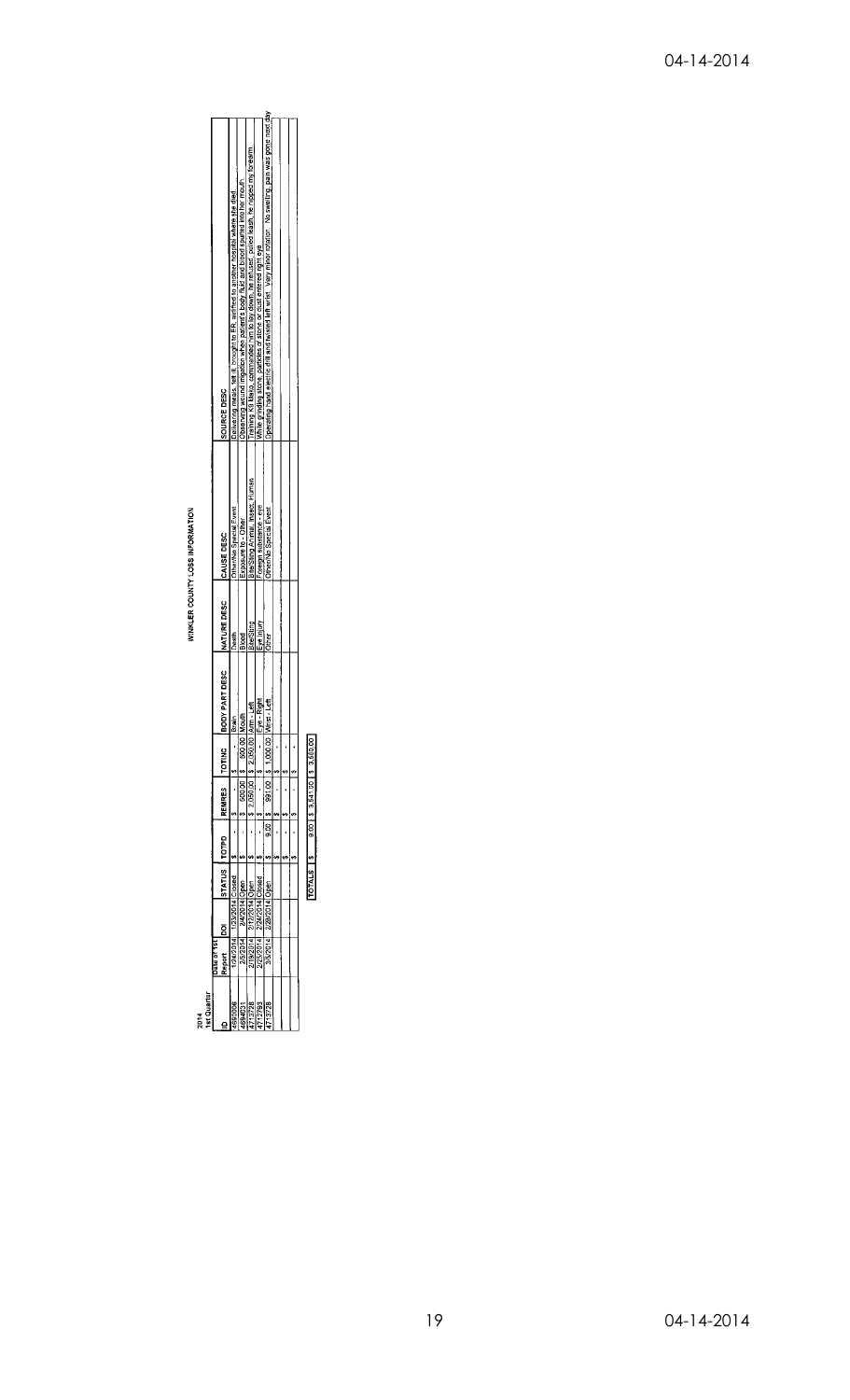TEXAS ASSOCIATION OF COUNTIES RISK MANAGEMENT POOL - 31989

Texas Association of Counties Risk Mgmt. Pool

| 0.00<br>Subrogation<br>Recovery<br><b>Risk</b><br>Net Incurred                                        | 0.00<br>0.00                                     | 0.00                                | e.o                          | 0.00 | $\frac{6}{9}$ | ိဝ<br>ဝ | 0.00                           | 0.00                               | ,000.00               | 0.00            | 0.00    |                     |
|-------------------------------------------------------------------------------------------------------|--------------------------------------------------|-------------------------------------|------------------------------|------|---------------|---------|--------------------------------|------------------------------------|-----------------------|-----------------|---------|---------------------|
| TOTAL<br>tstanding<br>neural<br>F<br>Paid<br>ā                                                        | 0.00<br>0.00                                     | 0.00                                |                              | 0.00 | 0.00          | 0.00    |                                | 1,000.00                           | 9.00                  | 991.00          |         |                     |
| LEGAL<br><b>Disd</b><br><b>Outstanding</b><br><b>Inquired</b>                                         | 0.00<br>0.00                                     | 0.00                                |                              | e.o  | 0.00          | 0.00    |                                | 0.00                               | 0.00                  | 0.00            |         |                     |
| EXPENSE<br>Incurred<br><b>Outstanding</b><br>Paid                                                     | 0.00<br>0.00                                     | 0.00                                |                              | 0.00 | 0.00          | 0.00    |                                | 300.00                             | $9.00 -$              | 291.00          |         |                     |
| <b>Sanned</b><br>tanding Cutstanding<br><b>MEDICAL</b><br><b>Hea</b>                                  | 0.00<br>0.00                                     | 0.00                                |                              | 0.00 | 0.00          | 0.00    |                                | 700.00                             | 0.00                  | 700.00          |         |                     |
| Incurred<br><b>INDEMNITY</b><br><b>Pierrent</b>                                                       | 0.00<br>0.00                                     | 0.00                                |                              | 0.00 | 0.00          | 0.00    |                                | 0.00                               | 0.00                  | 0.00            |         |                     |
| Nation<br>Anatomy<br>Cause                                                                            | Fall, Slip or Trip                               | Caught In, Under, or<br>Between NOC |                              |      |               |         |                                | <b>Burn or Scald</b>               |                       | Misc Causes NOC |         | Page 1 of 183       |
| Subrogation<br><b>Occupation</b><br>Location                                                          | WINKLER COUNTY<br>PUBLIC WORKS<br>PARKS<br>Parks | $\frac{6}{2}$                       |                              |      |               |         |                                | WINKLER COUNTY<br><b>EMERGENCY</b> | <b>EMT PARAMEDIC</b>  | ż               |         |                     |
| 580<br>Last Closed<br>$\frac{S_{\text{false}}}{S_{\text{late}}}$                                      | 2/24/2014<br>Closed                              | 3/13/2014                           |                              |      |               |         |                                | Open.                              | 2/28/2014             |                 |         |                     |
| Description<br>Date of Loss: 2014<br>Status: Closed<br>Prior Claim Number<br>Claimant Name<br>4712793 |                                                  | entered right ey.                   | Totals for Closed - 1 Claims |      |               |         | <b>Status: Open</b><br>4713728 | 128804                             | WAS GONE NEXT<br>DAY: |                 | 4702228 | 04/01/2014 19:46:36 |

04-14-2014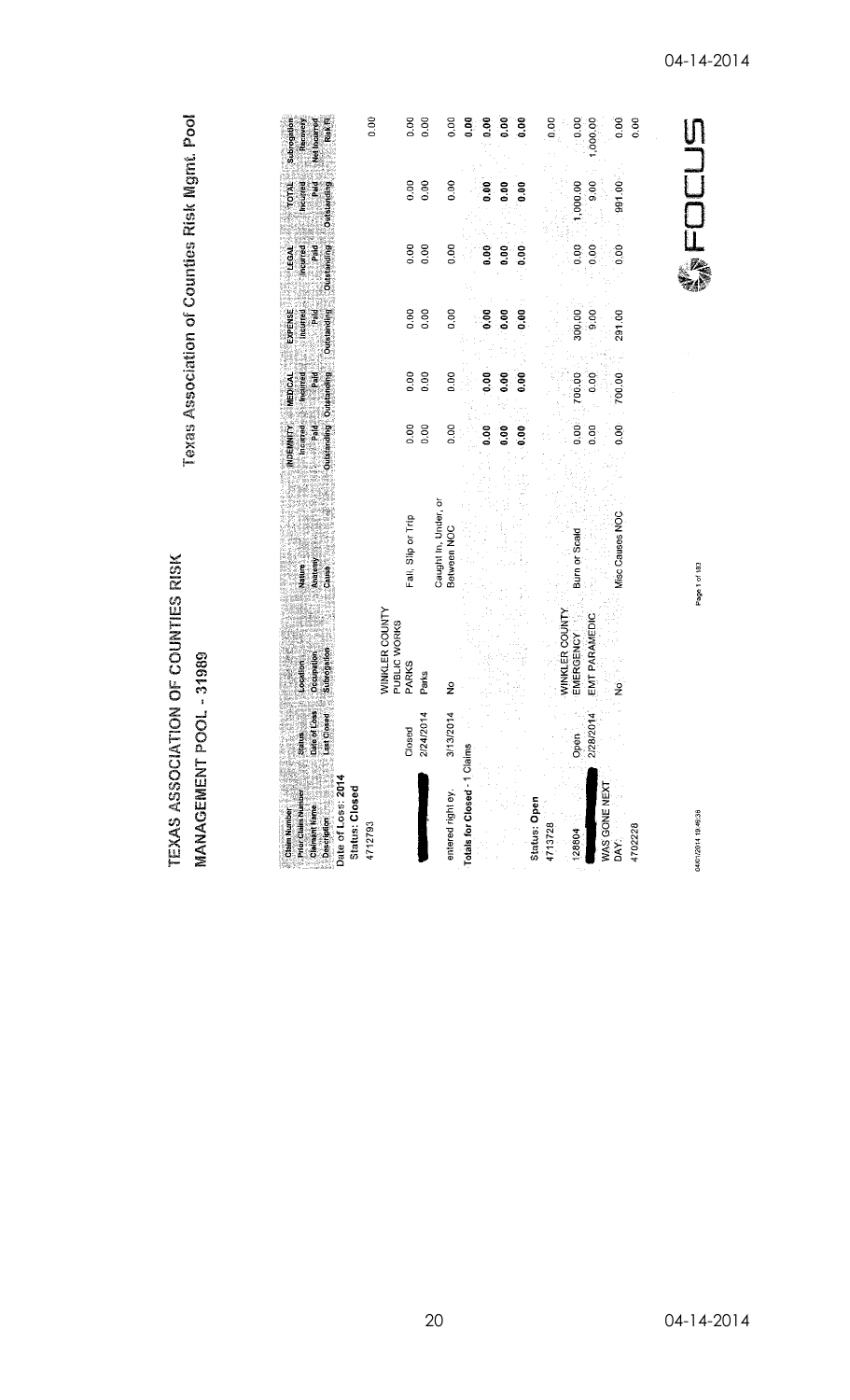Texas Association of Counties Risk Mgmt. Pool

TEXAS ASSOCIATION OF COUNTIES RISK MANAGEMENT POOL - 31989

| Claim Number<br><b>Prior Claim Number</b><br>Claimant Name<br><b>Description</b> | Lass .<br><b>ysed</b><br>State<br>Cated<br>Last Cate | _Occupation<br>_sunrogation<br>_v/INKLER COUN<br>Location | Aratomy<br>Cause<br>Nature<br>2          |               | an an an Aonaichean an Aonaiche agus an amhainn.<br>An Dàmhair an Dàmhair an amhair an amhairt<br><b>Example Theories</b><br><b>Outstanding</b> Outstanding<br><b>NDEMNITY MEDICAL</b> | <b>Experience</b><br><b>Outstanding</b><br>EXPENSE | Outstanding<br>$\frac{1}{2}$ incurred<br><b>TEGAL</b><br><b>Participate</b> | <b>NTOT</b><br><b>The Contract</b><br><b>Died</b><br><b>Outstanding</b> | Recovery<br>Risk <sub>Fl</sub><br>Subrogation<br>Net locurred |
|----------------------------------------------------------------------------------|------------------------------------------------------|-----------------------------------------------------------|------------------------------------------|---------------|----------------------------------------------------------------------------------------------------------------------------------------------------------------------------------------|----------------------------------------------------|-----------------------------------------------------------------------------|-------------------------------------------------------------------------|---------------------------------------------------------------|
|                                                                                  | Open                                                 | SHERIFF                                                   | Burn or Scald                            | 0.00          | 1,750.00                                                                                                                                                                               | 300.00                                             | 0.00                                                                        | 2,050.00                                                                | 0.00                                                          |
|                                                                                  | 2/12/2014                                            | SHERRIFF                                                  |                                          | 0.00          | 0.00                                                                                                                                                                                   | 0.00                                               | 0.00                                                                        | 0.00                                                                    | 2,050.00                                                      |
| <b>DMYLEFT</b><br>FOREARM.                                                       |                                                      | ş                                                         | Struck or Injured By<br>Animal or Insect | 0.00          | 1,750.00                                                                                                                                                                               | 300.00                                             | 0.00                                                                        | 2,050.00                                                                | ຣິ                                                            |
| Totals for Open - 2 Claims                                                       |                                                      |                                                           |                                          |               |                                                                                                                                                                                        |                                                    |                                                                             |                                                                         | ទី                                                            |
|                                                                                  |                                                      |                                                           |                                          | 8.00          | 2,450.00                                                                                                                                                                               | 600.00                                             | 0.00                                                                        | 3,050.00                                                                | ទី                                                            |
|                                                                                  |                                                      |                                                           |                                          | 0.00          | 0.00                                                                                                                                                                                   | $00^{6}$                                           | 0.00                                                                        | $\frac{6}{9}$                                                           | 3,050.00                                                      |
|                                                                                  |                                                      |                                                           |                                          | $\frac{1}{2}$ | 2,450.00                                                                                                                                                                               | 591.00                                             | 0.00                                                                        | 3,041.00                                                                | 0.00                                                          |
| Totals for 2014 * 3. @Jaims                                                      |                                                      |                                                           |                                          |               |                                                                                                                                                                                        |                                                    |                                                                             |                                                                         | ខុច                                                           |
|                                                                                  |                                                      |                                                           |                                          |               | $0.000 - 2,450.00$                                                                                                                                                                     | 600.00                                             | 8.00                                                                        | 3,050.00                                                                | ້ວ                                                            |
|                                                                                  |                                                      |                                                           |                                          | ္ငံ           | 0.00                                                                                                                                                                                   | 00.6                                               | 0.00                                                                        | 9.00                                                                    | 3,050.00                                                      |
|                                                                                  |                                                      |                                                           |                                          | 0.00          | 2,450.00                                                                                                                                                                               | 591.00                                             | 0.00                                                                        | 3,041.00                                                                |                                                               |

WFOCUS

04/01/2014 19:46:36

 $\tilde{\mathcal{G}}$ 

泰文学

Page 2 of 183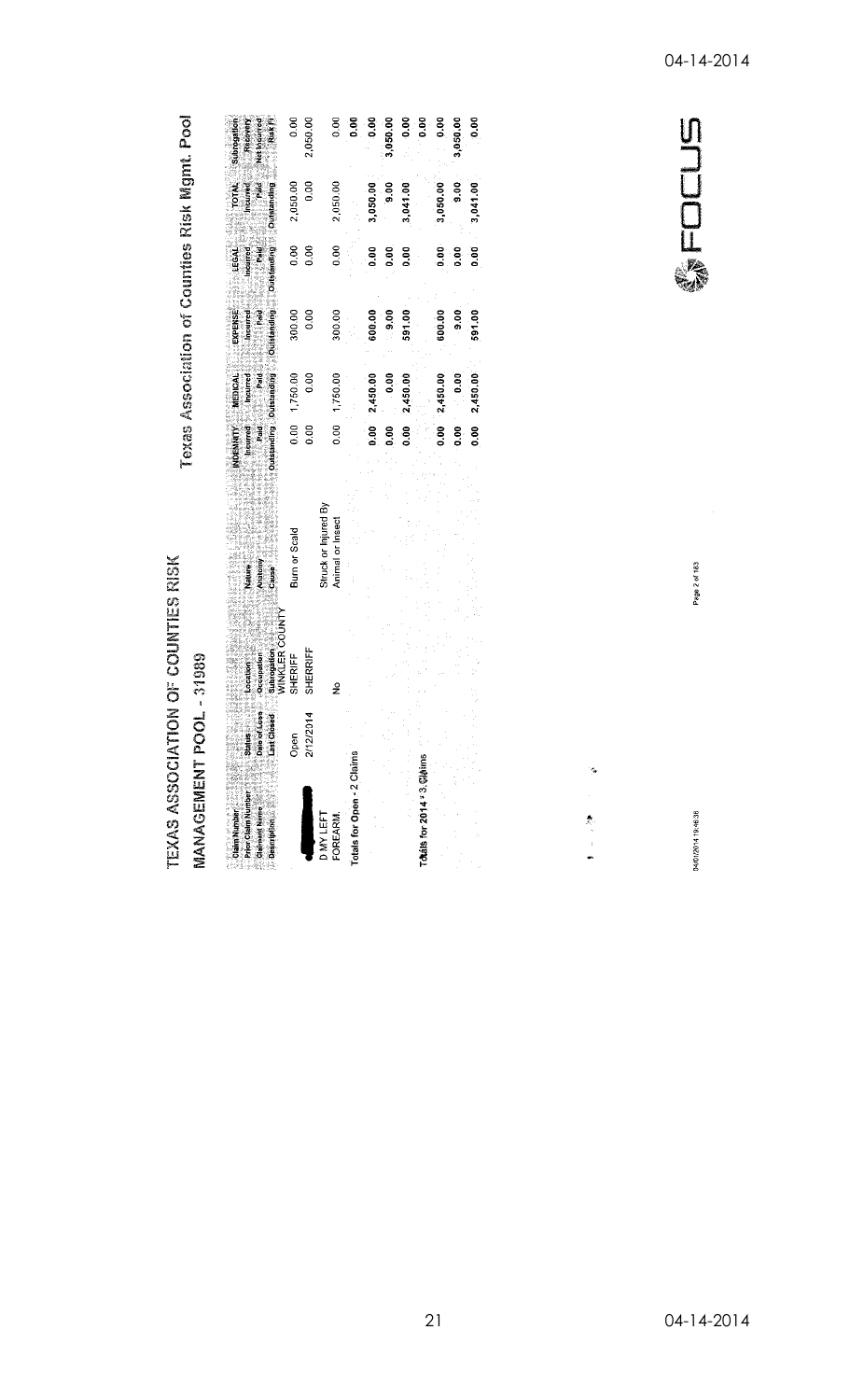| TEXAS ASSOCIAT                                                                                                          |                                                                   | <b>ION OF COUNTIES RISK</b>                                    |                            |                                                                |                                           |                                            | Texas Association of Counties Risk Mgmt. Pool    |                                              |                                                   |
|-------------------------------------------------------------------------------------------------------------------------|-------------------------------------------------------------------|----------------------------------------------------------------|----------------------------|----------------------------------------------------------------|-------------------------------------------|--------------------------------------------|--------------------------------------------------|----------------------------------------------|---------------------------------------------------|
| <b>MANAGEMENT PC</b>                                                                                                    |                                                                   | <b>QL</b> - 31999                                              |                            |                                                                |                                           |                                            |                                                  |                                              |                                                   |
|                                                                                                                         |                                                                   |                                                                |                            |                                                                |                                           |                                            | Worker's Compensation Loss Run                   |                                              |                                                   |
| e Prior Calaim Number<br>4 Prior Calaim Number<br>4 Prior Calaim Number<br>Claim Number<br>Claimant Name<br>Description | of Loss<br><b>Idset</b><br>$rac{1}{\sinh\theta}$<br>ListC<br>Date | Subrogation<br>Occupation<br>Location                          | Anatomy<br>Cause<br>Nature | Outstanding Outstanding<br>Incurred<br>Paid<br><b>NDEMNITY</b> | <b>MEDICAL</b><br>Paid<br><b>Manufact</b> | EXPENSE<br>Outstanding<br>Incurred<br>Pald | Outstanding<br><b>Incurred</b><br>Pald.<br>LEGAL | Outstanding<br>Paid<br>ncurred<br><b>Not</b> | RiskFi<br>Net Incurred<br>Recovery<br>Subrogation |
| Date of Loss 2014<br><b>Status: Closed</b><br>4690006                                                                   |                                                                   |                                                                |                            |                                                                |                                           |                                            |                                                  |                                              | 0.00                                              |
| 126930                                                                                                                  | Closed                                                            | HOSPITAL HOSPITA<br>WINKLER COUNTY<br>FOOD SERVICE<br>MEMORIAL | Burn or Scald              | 0.00                                                           | 0.00                                      | 0.00                                       | 0.00                                             | 0.00                                         | 0.00                                              |
|                                                                                                                         | 1/23/2014                                                         | DIETARY COOK                                                   |                            | 0.00                                                           | 0.00                                      | 0.00                                       |                                                  | 0.00                                         | 0.00                                              |
| FTED OUT TO                                                                                                             |                                                                   |                                                                |                            |                                                                |                                           |                                            | $\frac{0}{2}$                                    |                                              |                                                   |
| <b>ANOTHE</b>                                                                                                           | 3/20/2014                                                         | $\frac{6}{2}$                                                  | Misc Causes NOC            | $\frac{8}{10}$                                                 | 8 <sub>0</sub>                            | 0.00                                       | 0.00                                             | 0.00                                         | 0.00                                              |
| Totals for Closed - 1 Claims                                                                                            |                                                                   |                                                                |                            |                                                                |                                           |                                            |                                                  |                                              | 0.00                                              |
|                                                                                                                         |                                                                   |                                                                |                            | 80.0                                                           | 0.00                                      | 0.00                                       | 0.00                                             | 0.00                                         | 8<br>0.00                                         |
|                                                                                                                         |                                                                   |                                                                |                            | 0.00                                                           | 0.00                                      | 0.00                                       | 0.00                                             | 0.00                                         | 80.0                                              |
|                                                                                                                         |                                                                   |                                                                |                            | $-0.00\%$                                                      | 0.00                                      | 0.00                                       | o.oo                                             | $\frac{8}{3}$                                | $\frac{6}{9}$                                     |
| <b>Status: Open</b><br>4694031                                                                                          |                                                                   |                                                                |                            |                                                                |                                           |                                            |                                                  |                                              | 0.00                                              |
|                                                                                                                         |                                                                   | WINKLER COUNTY<br><b>MEMORIAL</b>                              |                            |                                                                |                                           |                                            |                                                  |                                              |                                                   |
|                                                                                                                         |                                                                   | HOSPITAL HOSPITAL                                              |                            |                                                                |                                           |                                            |                                                  |                                              |                                                   |
| 127581                                                                                                                  | Open                                                              | <b>NURSING</b>                                                 | Occupational Disease       | 0.00                                                           | 500.00                                    | 0.00                                       | 0.00                                             | 500.00                                       | 0.00                                              |
|                                                                                                                         | 2/4/2014                                                          | REGISTERED NURSE                                               | <b>Misc Causes</b>         | $\frac{8}{2}$                                                  | 0.00                                      | 0.00                                       | 0.00                                             | 0.00                                         | 500.00                                            |
| TED INTO HER                                                                                                            |                                                                   |                                                                | Absorption, Ingestion      |                                                                |                                           |                                            |                                                  |                                              |                                                   |
| <b>MOUTH</b>                                                                                                            |                                                                   | $rac{1}{2}$                                                    | or Inhalation NOC          | 0.00                                                           | 500.00                                    | 0.00                                       | 00.0                                             | 500.00                                       | 0.00                                              |
|                                                                                                                         |                                                                   |                                                                |                            |                                                                |                                           |                                            |                                                  |                                              |                                                   |
| 04/01/2014 19:47:38                                                                                                     |                                                                   |                                                                | Page 1 of 140              |                                                                |                                           |                                            |                                                  |                                              |                                                   |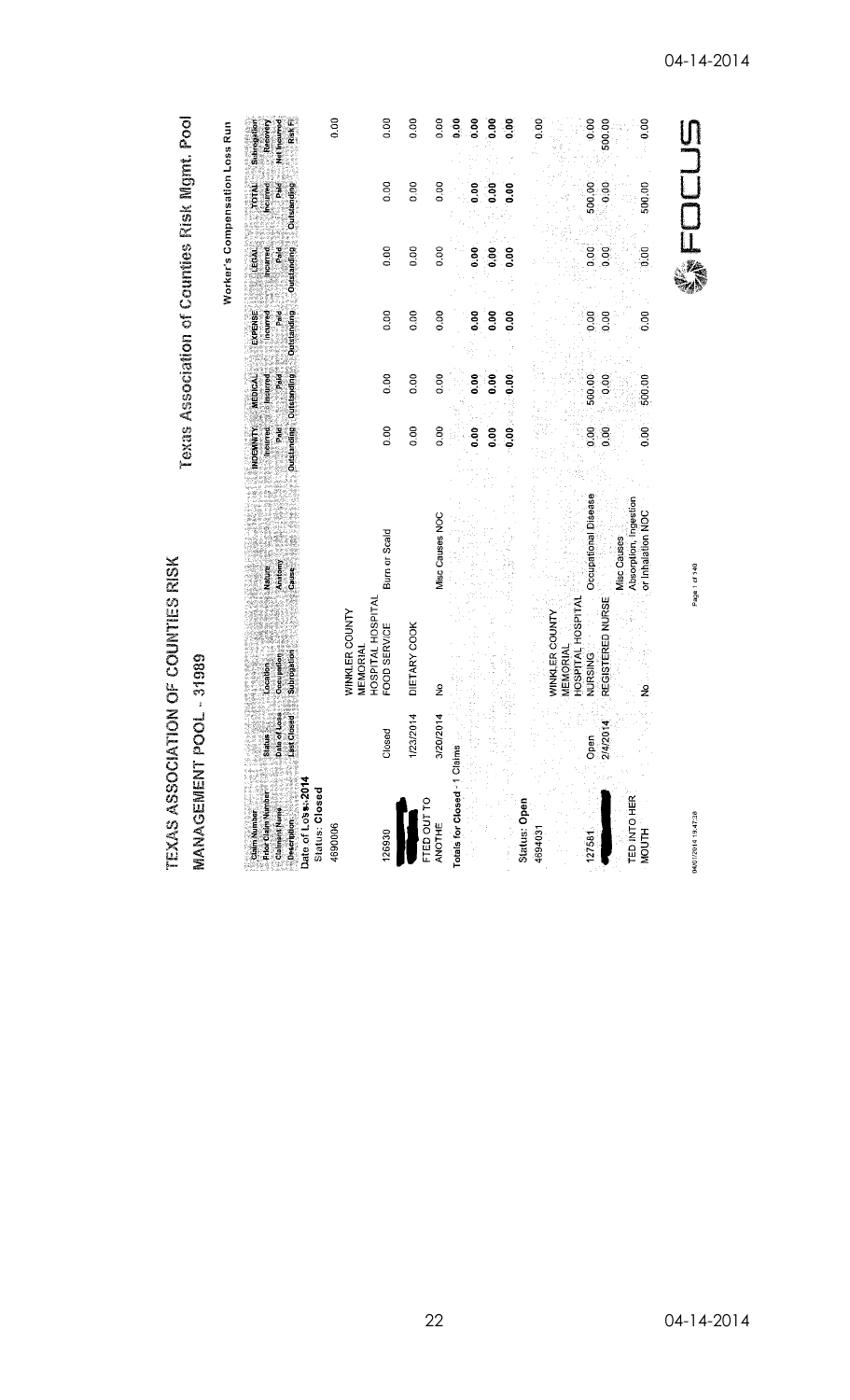Texas Association of Counties Risk Mgmt. Pool

TEXAS ASSOCIATION OF COUNTIES RISK

MANAGEMENT POOL - 31989

Worker's Compensation Loss Run

| Subrogation<br>Recovery<br>Net Incurred<br>Rick F                              | ទី   |                          | 500.00<br>0.00<br>0.00 |                            | 0.00   | 500.00<br>0.00           |  |
|--------------------------------------------------------------------------------|------|--------------------------|------------------------|----------------------------|--------|--------------------------|--|
| principal<br>Palitical<br>Palitical<br>Political<br>Political                  |      | 500.00<br>0.00<br>500.00 |                        |                            |        | 500.00<br>0.00<br>500.00 |  |
| Concienting<br>Political Liberty<br>Conciency                                  |      | ៓                        | 0.00                   |                            | 0.00   | 8<br>8<br>9<br>9<br>9    |  |
| EXPENSE<br>Incurred<br>Outstanding                                             |      | ខុខខ្ទ<br>ទំនំនំ         |                        |                            |        |                          |  |
| MEDICAL<br>Incurred<br>Pald<br>Pald                                            |      | 500.00<br>0.00<br>500.00 |                        |                            | 500.00 | $0.00$<br>500.00         |  |
| NDEMNITY<br>Incurred<br>Incurred<br>Padd                                       | 0.00 | ៓៓                       | <b>80.00</b>           |                            |        | e e e<br>---             |  |
|                                                                                |      |                          |                        |                            |        |                          |  |
| Nature<br>Anatomy<br>Cause <sup>2</sup>                                        |      |                          |                        |                            |        |                          |  |
|                                                                                |      |                          |                        |                            |        |                          |  |
| Occupation<br>ocation                                                          |      |                          |                        |                            |        |                          |  |
| 880<br>pate of Le<br>Last Clos<br>i<br>Saius                                   |      |                          |                        |                            |        |                          |  |
| Totals for Open - 1 Claims                                                     |      |                          |                        | Totals for 2014 - 2 Claims |        |                          |  |
| Claimant Name<br><b>Prior Claim Number</b><br>Description 2022<br>Claim Munber |      |                          |                        |                            | 赤さい    |                          |  |

WFOCUS

Page 2 of 140

04/01/2014 19:47:38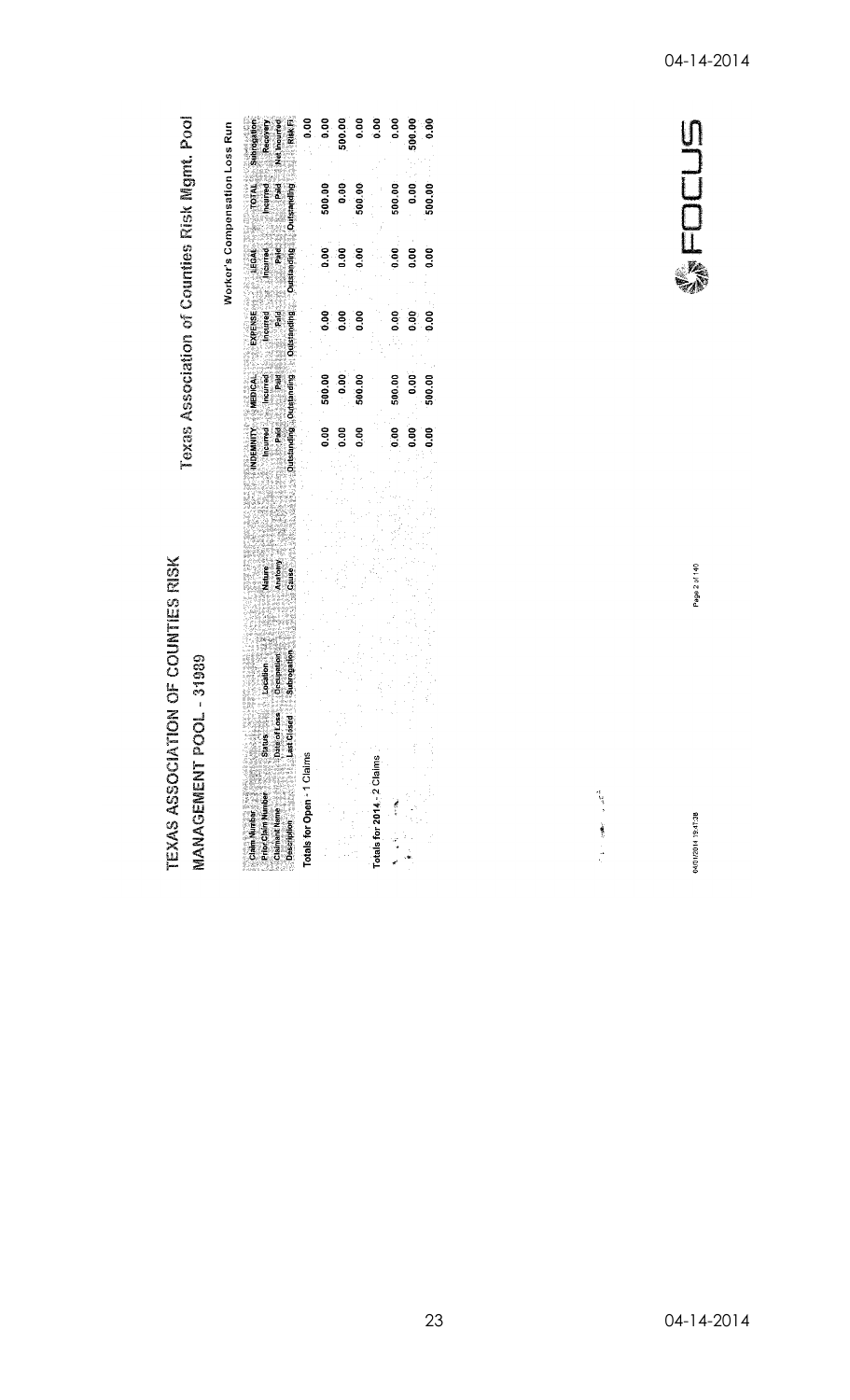#### WINKLER COUNTY TRAINING DOCUMENTATION

TITLE OF TRAINING: PIPELINE SAFETY Pecos, Texas March 20, 2014

**ATTENDANCE ROSTER:** 



A motion was made by Commissioner Stevens and seconded by Commissioner Wolf to approve payment in the amount of \$3,510.00 to Diamond A Ranch for caliche for County Road 306 (\$3,445.00) and County Road 403 (\$65.00) from budgeted lateral road funds; which motion became an order of the Court upon the following vote:

Ayes: Commissioners Stevens, Wolf, Neal and Thompson Noes: None

A motion was made by Commissioner Thompson and seconded by Commissioner Neal to approve payment in the amount of \$3,927.15 to Petro Communications for radio installations at Winkler County Sheriff's Office from budgeted funds; which motion became an order of the Court upon the following vote:

Ayes: Commissioners Stevens, Wolf, Neal and Thompson Noes: None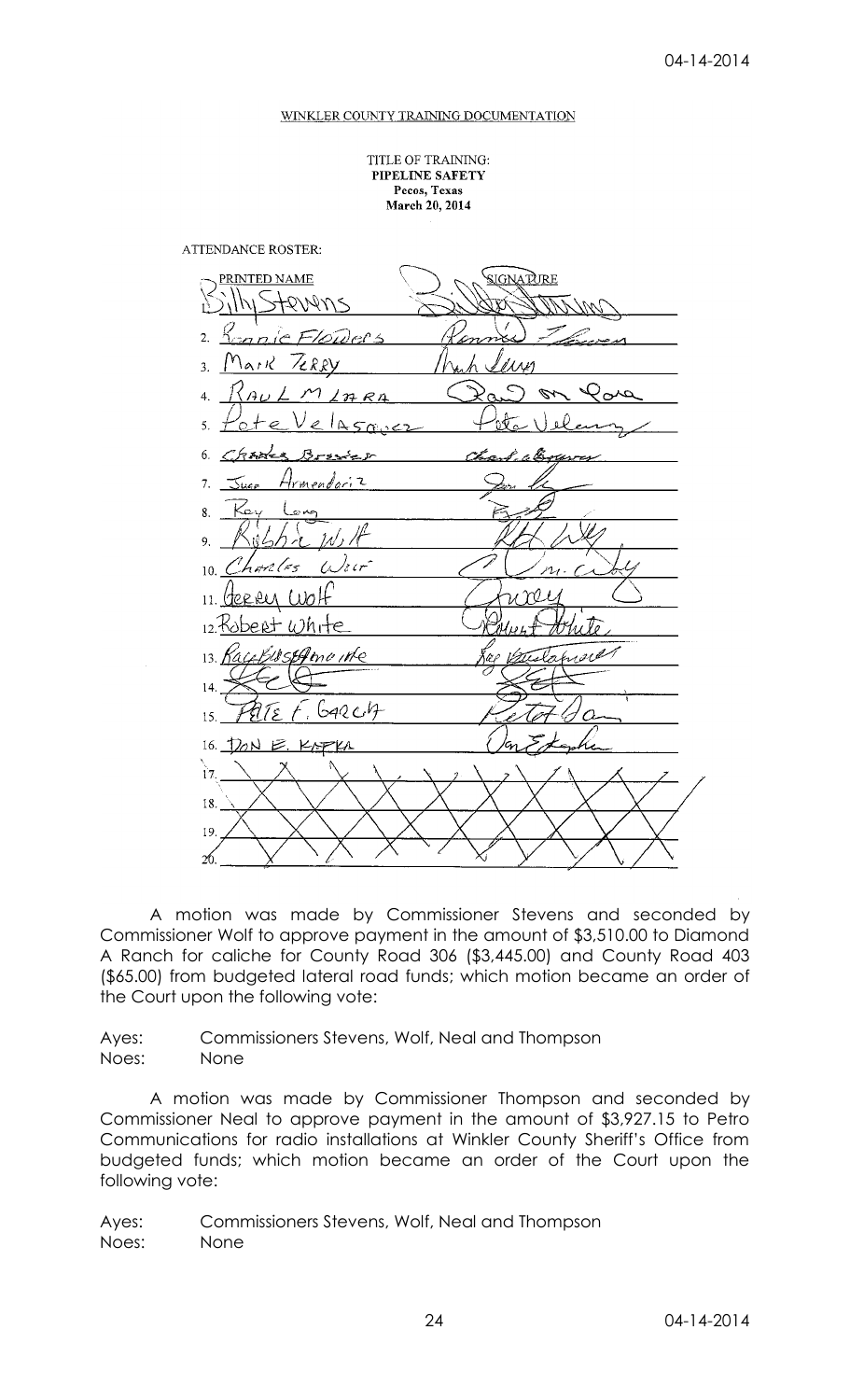A motion was made by Commissioner Neal and seconded by Commissioner Thompson to approve park project claims against the County and pay as per list of vouchers submitted; which motion became an order of the Court upon the following vote:

Ayes: Commissioners Stevens, Wolf, Neal and Thompson Noes: None

A motion was made by Commissioner Neal and seconded by Commissioner Thompson to approve payroll; which motion became an order of the Court upon the following vote:

Ayes: Commissioners Stevens, Wolf, Neal and Thompson Noes: None

A motion was made by Commissioner Neal and seconded by Commissioner Thompson to approve the following line item adjustment(s):

#### **WINKLER COUNTY** LINE ITEM ADJUSTMENTS **APRIL 14, 2014**

**NON DESIGNATED EXPENSE** 10-230-080 CAPITAL EXPENDITURES \$ 177.00 177.00 10-212-090 MAINTENANCE \$ AMD-MAINTENANCE TO CAPITAL EXPENDITURES FOR KUBOTA MOWER APPROVED 3/24/14 **COUNTY SHERIFF** MILEAGE REIMB SHERIFF 300.00  $\mathsf{S}$ 10-404-060 300.00 Ś 10-404-056 **GASOLINE EXPENSE** AMD-GASOLINE EXPENSE TO MILEAGE REIMB SHERIFF

#### **NONDESIGNATED**

| <b>NONDESIGNATED</b> |                                         |          |             |
|----------------------|-----------------------------------------|----------|-------------|
| 10-230-080           | CAPITAL EXPENDITURES                    | 5.474.00 |             |
| 10-230-083           | <b>CONTINGENCY</b>                      |          | \$ 5.474.00 |
|                      | AMD-CONTINGENCY TO CAPITAL EXPENDITURES |          |             |

which motion became an order of the Court upon the following vote:

Ayes: Commissioners Stevens, Wolf, Neal and Thompson Noes: None

A motion was made by Commissioner Neal and seconded by Commissioner Stevens to approve the following budget amendment(s):

#### **WINKLER COUNTY BUDGET AMMENDMENTS** APRIL 14, 2014

PROBATION EVALUATION \$3,030.00 52-223-130 **SUPPLIES**  $$3,030.00$ 52-104-209 **FEES** TO AMMEND PROBATION EVALUATION BUDGET **GOLF COURSE**  $$1,900.00$ 10-213-090 **MAINTENANCE**  $$1.900.00$ TRANSFER FROM RESERVES 10-104-226 TO RECORD REVENUE AND EXPENSE FOR TRAILER FOR GOLF COURSE FROM COMMITTED FUNDS

which motion became an order of the Court upon the following vote: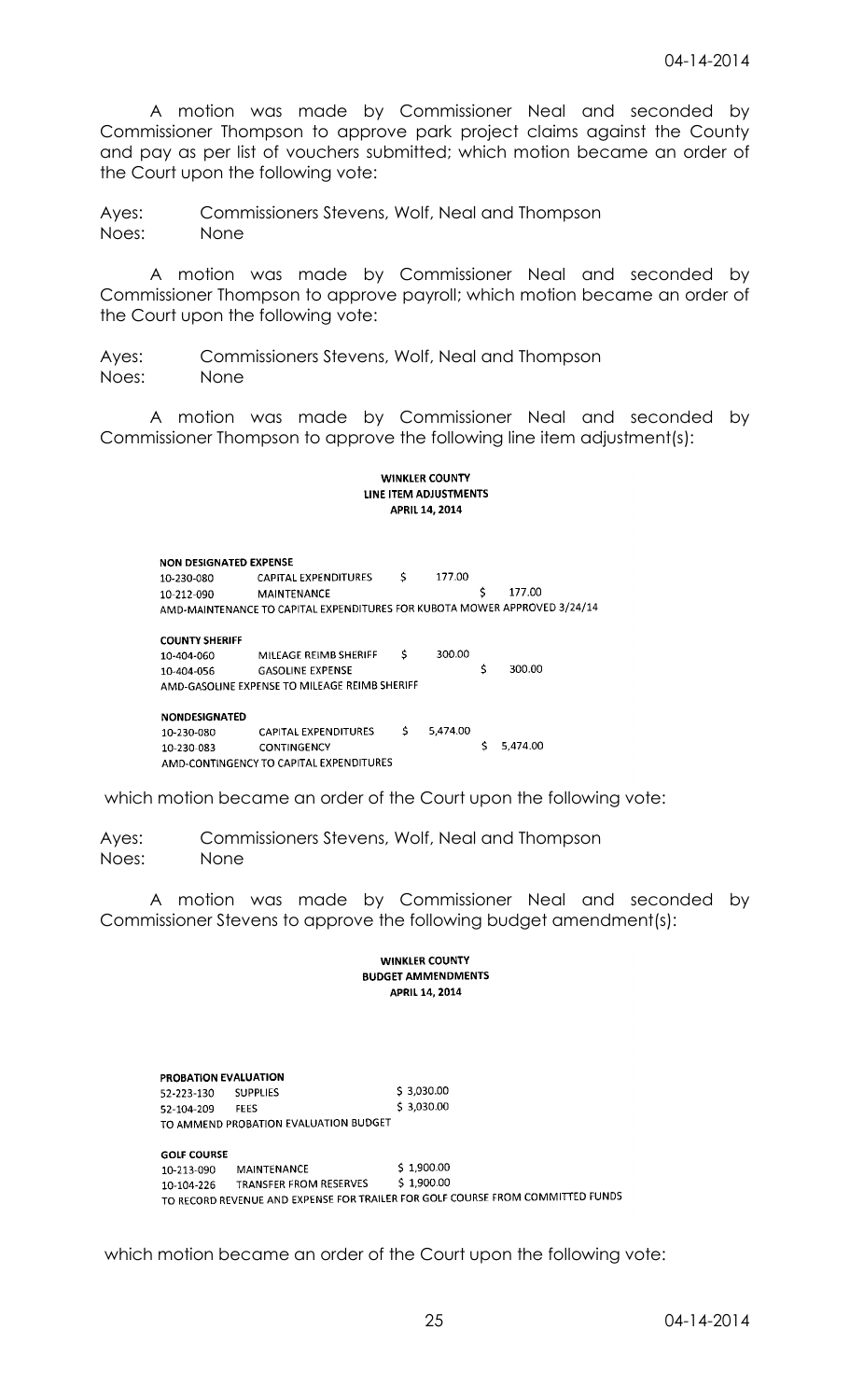Ayes: Commissioners Stevens, Wolf, Neal and Thompson Noes: None

A motion was made by Commissioner Stevens and seconded by Commissioner Thompson to receive the following Monthly Reports from County Officials of fees earned and collected for the month of March, 2014;

|                                                                                                                                                                                                                                      | <b>MONTHLY REPORTS</b> |       |                            |
|--------------------------------------------------------------------------------------------------------------------------------------------------------------------------------------------------------------------------------------|------------------------|-------|----------------------------|
| For the Month of                                                                                                                                                                                                                     | Marc                   | -2014 |                            |
| Tommy Duckworth, Co Attorney Fee 4 - 4   4 Hot Check 4 - 4 - 14                                                                                                                                                                      |                        |       | Date<br>Amount<br>Received |
| Bonnie Leck, County Judge _________                                                                                                                                                                                                  |                        |       |                            |
| Minerva Soltero, Tax Assessor __________                                                                                                                                                                                             |                        |       |                            |
| Shethelia Reed, County Clerk ___________                                                                                                                                                                                             |                        |       |                            |
| Glenda Mixon, JP Precinct #2 _____________                                                                                                                                                                                           | $3 - 20 - 14$          |       |                            |
| Sherry Terry, District Clerk _______________                                                                                                                                                                                         |                        |       |                            |
| DeLynn Trammell, JP Precinct #1 _________                                                                                                                                                                                            |                        |       |                            |
| George Keely, Sheriff _______________________                                                                                                                                                                                        |                        |       |                            |
|                                                                                                                                                                                                                                      |                        |       |                            |
|                                                                                                                                                                                                                                      |                        |       |                            |
|                                                                                                                                                                                                                                      |                        |       |                            |
|                                                                                                                                                                                                                                      |                        |       |                            |
|                                                                                                                                                                                                                                      |                        |       |                            |
|                                                                                                                                                                                                                                      |                        |       |                            |
| Eulonda Everest, Treasurer <b>Contract Contract Contract Contract Contract Contract Contract Contract Contract Contract Contract Contract Contract Contract Contract Contract Contract Contract Contract Contract Contract Contr</b> |                        |       |                            |
| Lee Wilson, Constable Pct # 2                                                                                                                                                                                                        |                        |       |                            |
| Richard Crow, Constable Pct #1 FOY Feb 2014                                                                                                                                                                                          | Mar 2014               |       |                            |

which motion became an order of the Court upon the following vote:

Ayes: Commissioners Stevens, Wolf, Neal and Thompson Noes: None

A motion was made by Commissioner Stevens and seconded by Commissioner Thompson to examine and approve bills over \$500.00 and place in line for payment; which motion became an order of the Court upon the following vote:

Ayes: Commissioners Stevens, Wolf, Neal and Thompson Noes: None

A motion was made by Commissioner Stevens and seconded by Commissioner Thompson to approve claims against the County and pay as per list of vouchers submitted; which motion became an order of the Court upon the following vote: